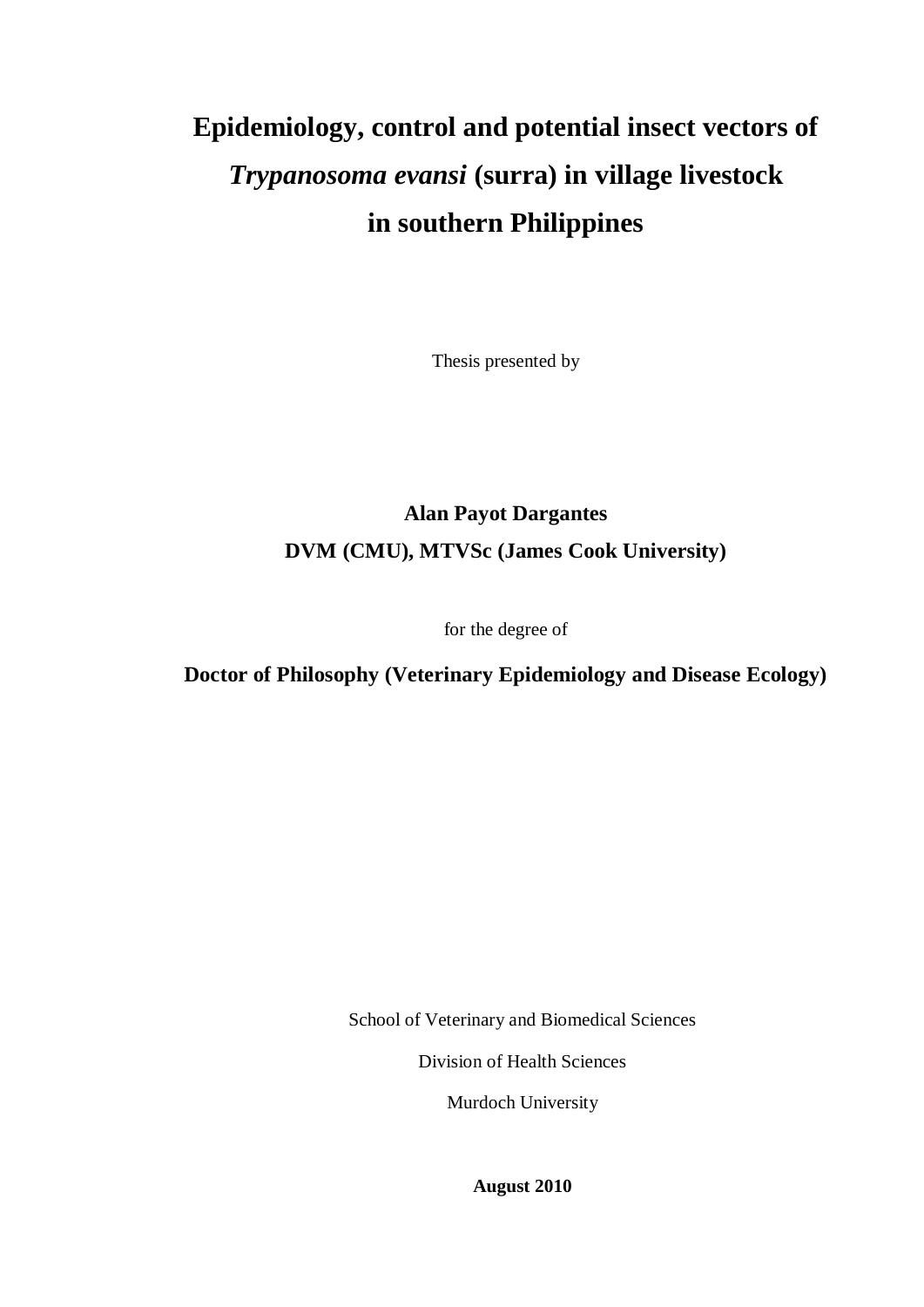### **Declaration**

<span id="page-1-0"></span>I declare that this thesis is my own account of my research and contains as its main content work which has not been previously submitted for a degree at any tertiary education institution.

**Alan Payot Dargantes**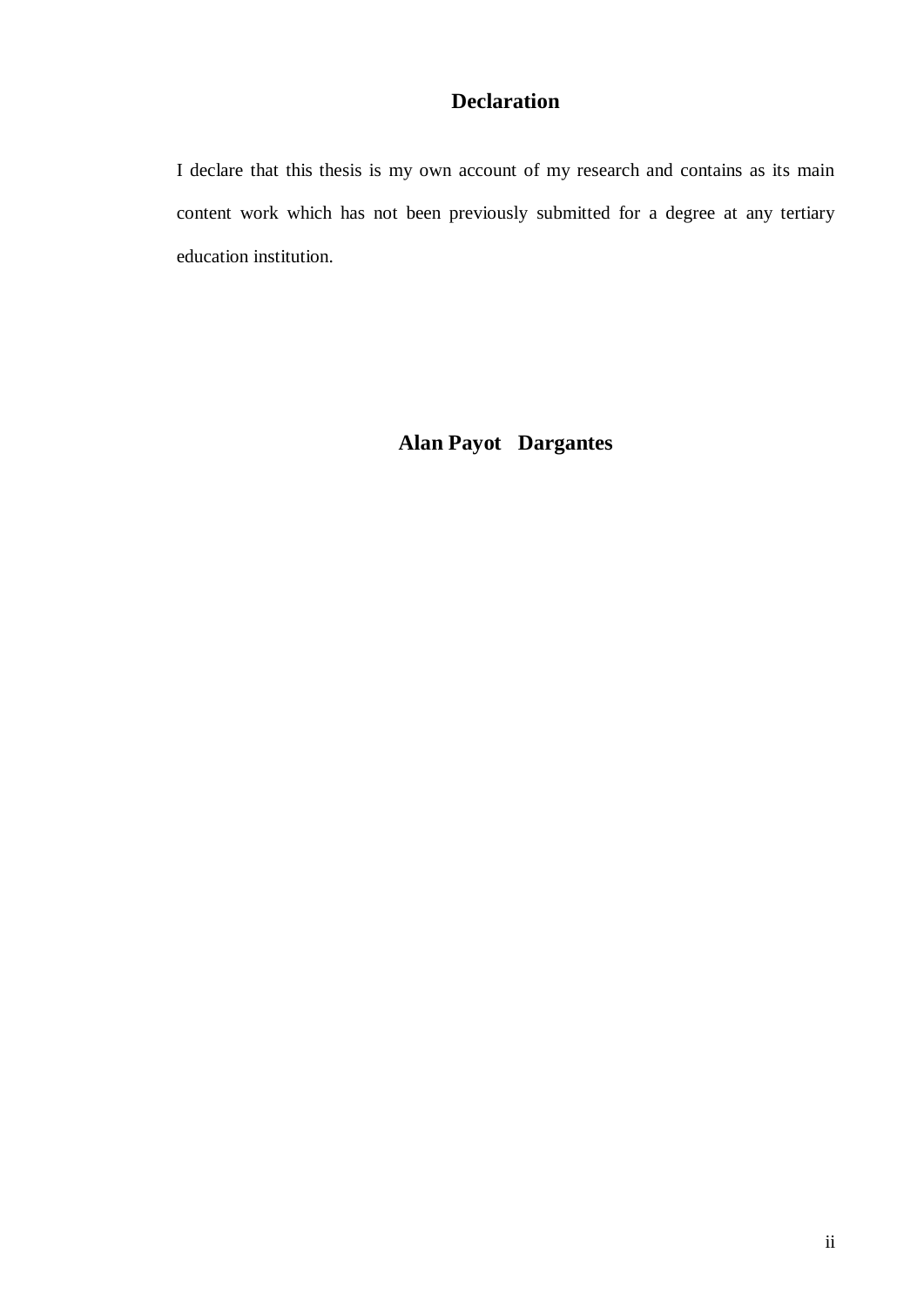#### **Abstract**

<span id="page-2-0"></span>The objective of this project was to determine the extent and impact of infection with *Trypanosoma evansi* in livestock in Mindanao, Philippines, evaluate economic benefits of control options and determine its vectors. The project was undertaken because of insufficient knowledge on the dynamics and impact of surra in livestock in the island and because sporadic serious epidemics have occurred in recent years despite the implementation of control measures.

Data from cross-sectional surveys conducted in 2002-6 involving more than 2,000 animals were utilized to estimate the impact of *T. evansi* infection in buffalo populations. A bio-economic infectious disease model was also developed using these data and data from follow up surveys to evaluate economic losses and benefits of control of *T. evansi* in different animal hosts. *Trypanosoma evansi* infection caused significant negative impact on buffalo populations with high mortality and reproductive losses. The estimated financial losses from *T. evansi* infection are high. However, targeted treatment of all sick animals throughout the year using a highly effective drug would have substantial benefits. The estimated annual total financial net benefit from an effective surra control for a typical village in a moderate/high-surra risk area in Mindanao was US \$158,000. The value added to buffaloes, cattle, horses, goats/sheep and pigs as a result of this control was US \$88, \$84, \$151, \$7, \$114 per animal per year, respectively.

Follow up surveys were conducted in 2007-8 to determine the prevalence of *T. evansi*  infection in 2,383 buffaloes and other animals (290 goats, 226 cattle, 151 pigs and 35 horses) from 73 villages in Mindanao, investigate associations between *T. evansi* and other pathogens (*Neospora caninum* and *Brucella abortus)* with reproductive failure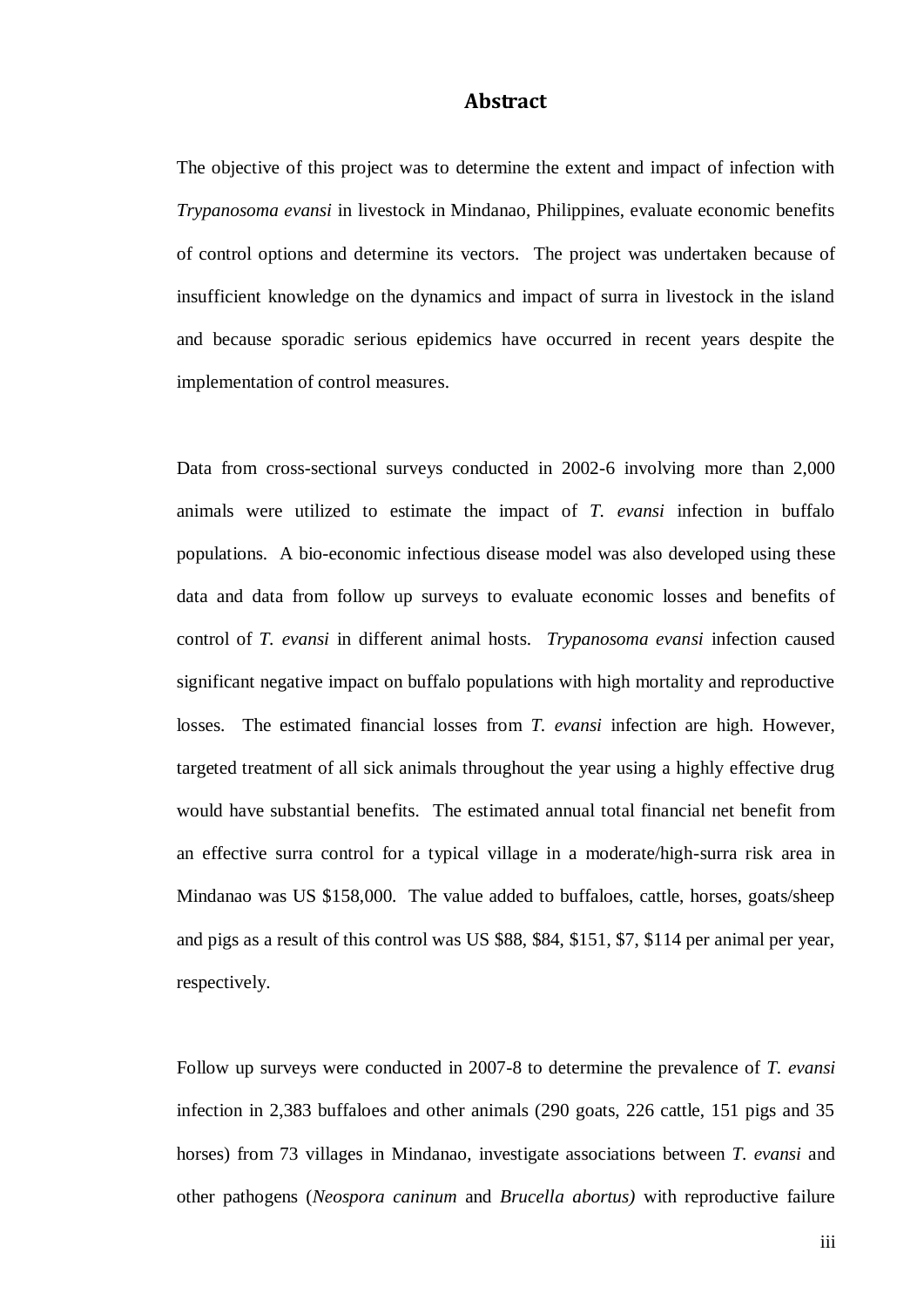and calf mortality in buffalo cows, and to confirm the presence of RoTat 1.2 gene in 168 local isolates of *T. evansi. Trypanosoma evansi* was detected using MHCT, MIT, PCR and CATT in livestock in a number of high-surra risk areas with 59%, 41%, 41%, 35% and 25% seroprevalence in buffaloes, cattle, horses, goats and pigs, respectively. *Trypanosoma evansi* was associated with reproductive failure and early calf mortality in buffalo cows. The RoTat 1.2 gene was detected in all 168 local isolates of *T. evansi* tested but was probably not expressed in all cases.

The seroprevalence and impact of combined infections of *T. evansi* and *F. gigantica*  were determined in 1,163 buffaloes from 32 villages in high- and low-surra risk areas in Mindanao. *Fasciola gigantica* infection was highly prevalent in buffaloes in both areas and combined infections of *T. evansi* and *F. gigantica* were highly prevalent in highsurra risk villages. Buffaloes that were seropositive to *T. evansi* infection were more likely to be seropositive with *F. gigantica* than uninfected buffaloes and combined infections were associated with poor body conditions and low PCV.

Trapping of tabanids was conducted in 2007-8 in selected villages in high-and low-surra risk provinces to determine the local tabanid fauna and their abundance, detect trypanosomes in tabanids and determine the hosts of the flies using genetic markers. All five species of trapped tabanids were more abundant in low- than high-altitude areas and abundance was significantly associated with high rainfall. *Trypanosoma evansi* and *T. theileri* were detected from at least one fly of every tabanid species caught. Buffaloes, pigs, goats, humans and chickens were identified as hosts of tabanids in Mindanao. There is a need to identify tabanid fauna in other areas in Mindanao and confirm their active role in the transmission of *T. evansi* in livestock.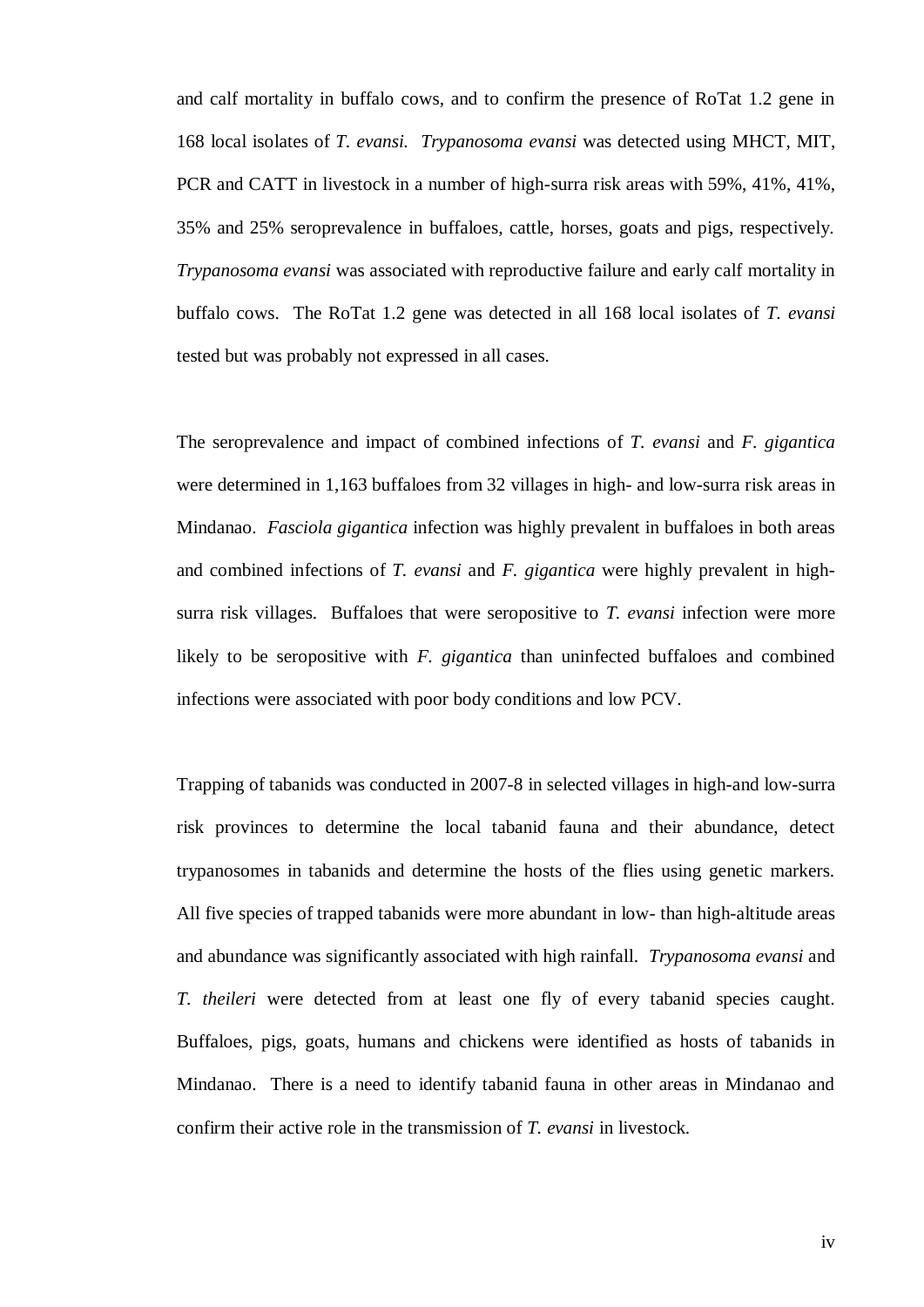Results support the conclusions that: (a) *Trypanosoma evansi* infection causes significant economic losses in livestock in Mindanao but its effective control would provide substantial financial benefits; (b) *Trypanosoma evansi* infection is highly prevalent in livestock in Mindanao which is highly associated with poor reproduction performance in buffaloes; (c) RoTat 1.2 based tests (PCR and CATT) are applicable in the diagnosis of surra in Mindanao but the value of the CATT still requires further evaluation; (d) Fasciolosis needs to be included in the control strategy for surra in high risk areas; and, (e) Tabanids identified in Mindanao are potential transmitters of *T. evansi* and their control should be explored*.* There is a need, therefore, to sustain surveillance and implement an integrated and more effective control programme against *T. evansi* infection in livestock in Mindanao.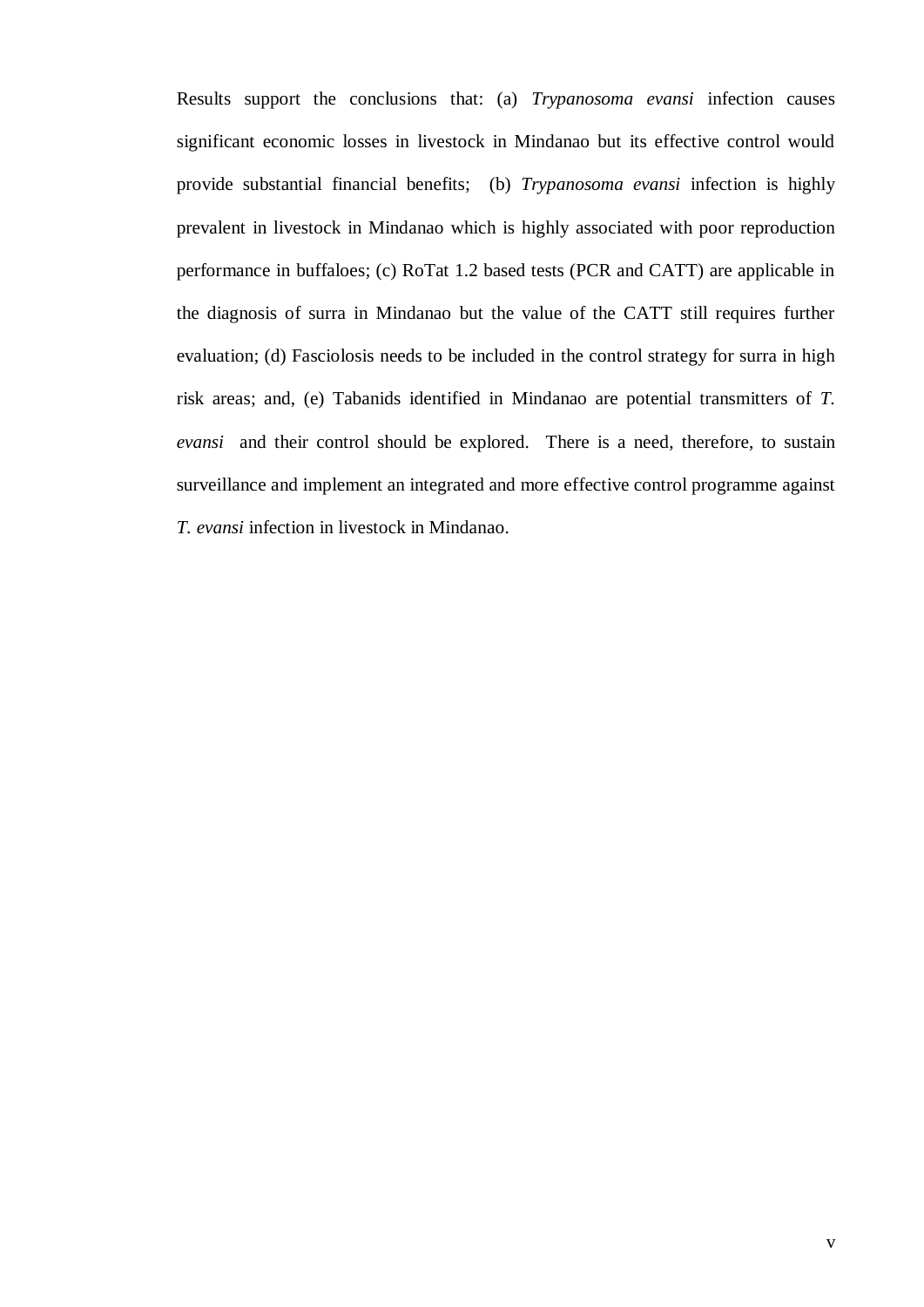## **Table of Contents**

| L.  |                                                                    |
|-----|--------------------------------------------------------------------|
| II. |                                                                    |
|     |                                                                    |
|     |                                                                    |
|     |                                                                    |
|     |                                                                    |
|     |                                                                    |
|     |                                                                    |
|     |                                                                    |
|     |                                                                    |
|     |                                                                    |
|     |                                                                    |
|     |                                                                    |
|     |                                                                    |
|     |                                                                    |
|     | 2.5.3.1 History and current status of surra in the Philippines  15 |
|     |                                                                    |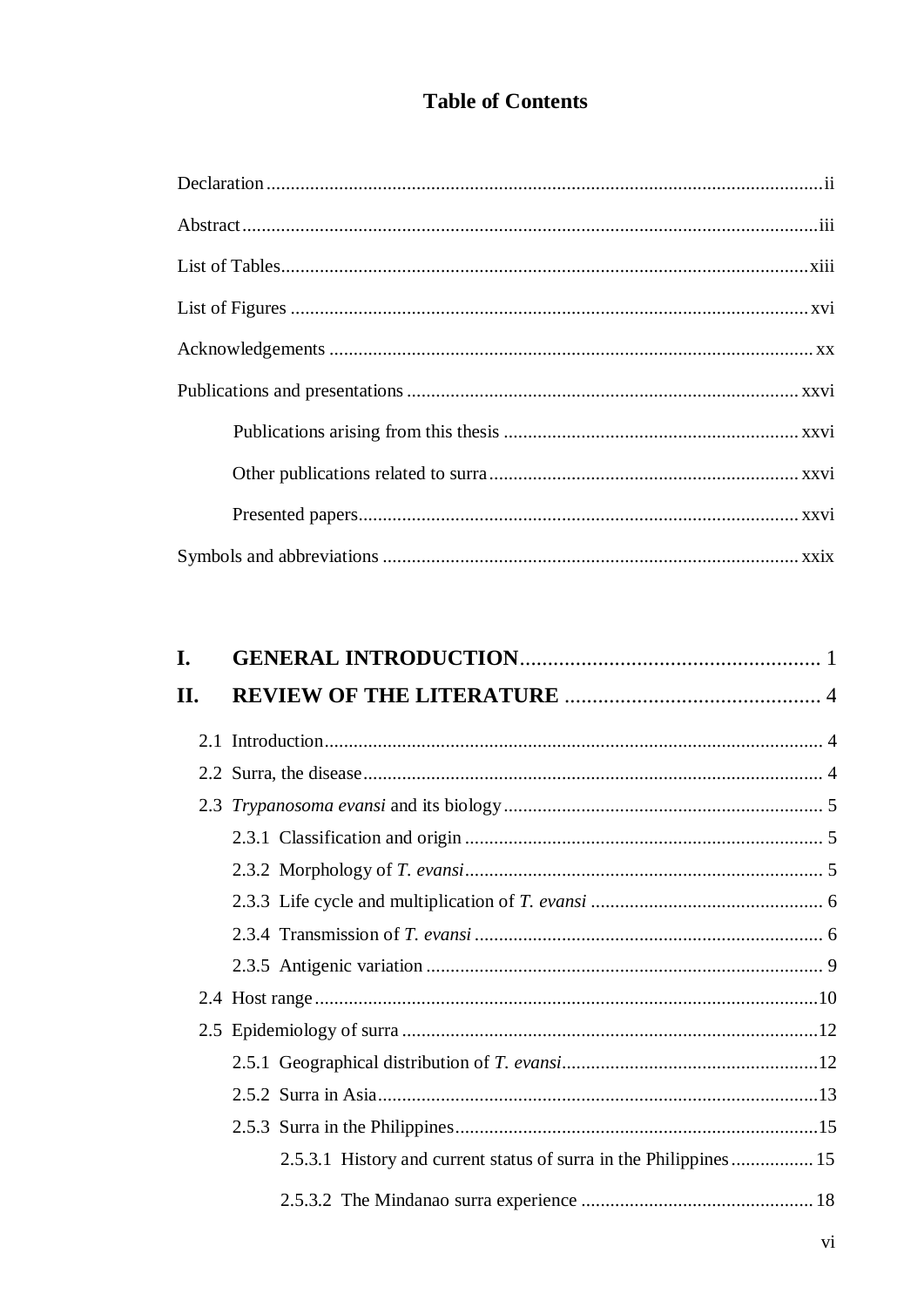| 2.6 Pathogenesis, clinico-pathology of surra and impact of co-infections21   |  |
|------------------------------------------------------------------------------|--|
|                                                                              |  |
|                                                                              |  |
|                                                                              |  |
|                                                                              |  |
| 2.6.5 Immunosuppression due to surra and effects of concurrent infections 26 |  |
|                                                                              |  |
|                                                                              |  |
|                                                                              |  |
| 2.7.1.2 The micro-haematocrit centrifugation technique (MHCT) 28             |  |
| 2.7.1.3 Miniature-anion exchange centrifugation technique                    |  |
|                                                                              |  |
|                                                                              |  |
| 2.7.2 Immunoassays for detection of infection with <i>T. evansi</i> 31       |  |
| 2.7.2.1 Card agglutination test for trypanosomosis/T. evansi                 |  |
|                                                                              |  |
| 2.7.2.2 Enzyme-linked immunosorbent assay (ELISA) 33                         |  |
|                                                                              |  |
| 2.7.3 Molecular methods to diagnose infection with T. evansi 35              |  |
|                                                                              |  |
| 2.7.3.2 Loop-mediated isothermal amplification (LAMP)36                      |  |
|                                                                              |  |
|                                                                              |  |
|                                                                              |  |
|                                                                              |  |
|                                                                              |  |
|                                                                              |  |
| 2.9 Potential use of mathematical simulation modelling to surra43            |  |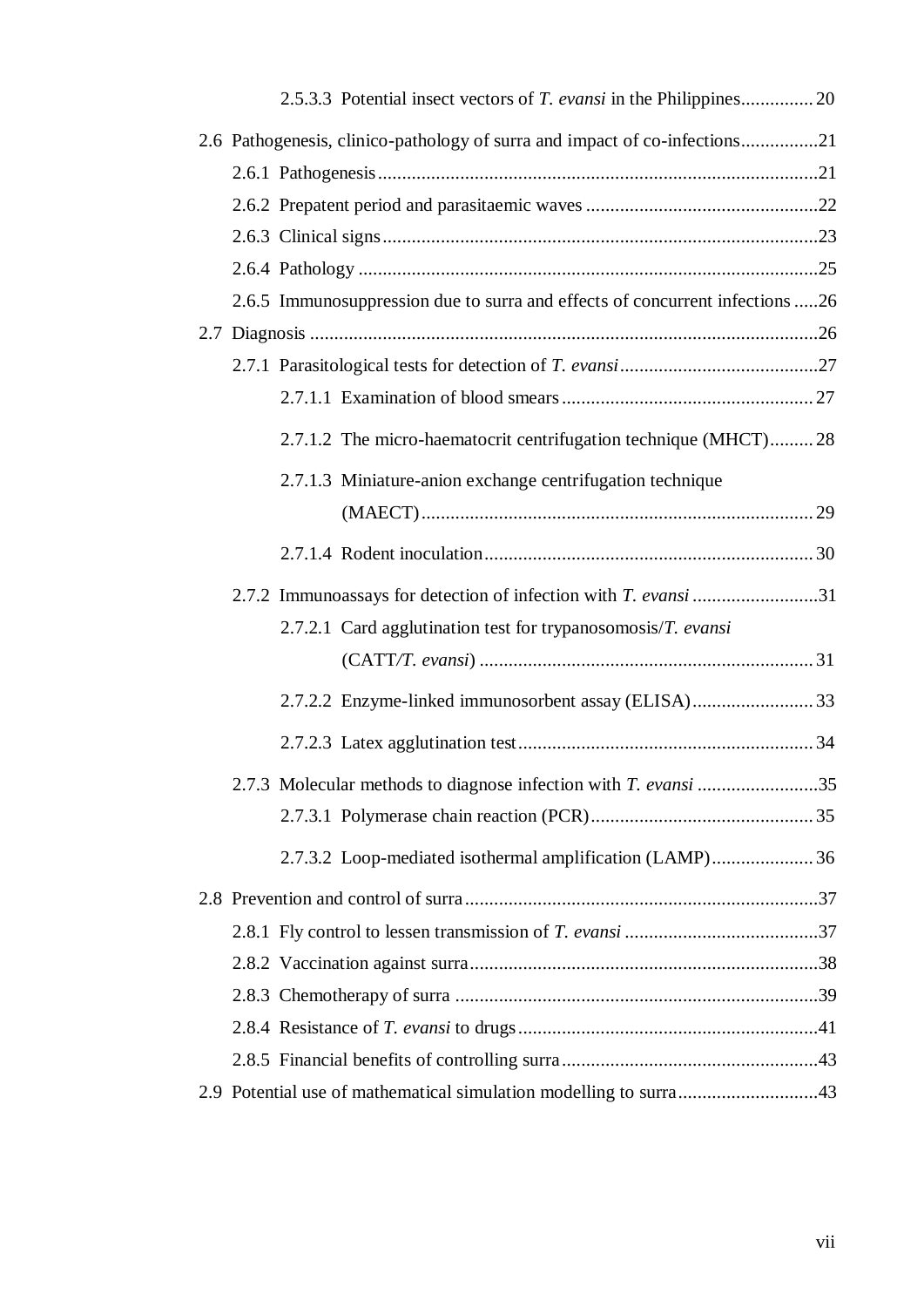| III. | <b>ESTIMATING THE IMPACT OF TRYPANOSOMA EVANSI</b> |  |
|------|----------------------------------------------------|--|
|      | <b>INFECTION (SURRA) ON BUFFALO POPULATION</b>     |  |
|      | DYNAMICS IN SOUTHERN PHILIPPINES USING             |  |
|      | <b>DATA FROM CROSS-SECTIONAL SURVEYS 46</b>        |  |
|      |                                                    |  |
|      |                                                    |  |
|      |                                                    |  |
|      |                                                    |  |
|      |                                                    |  |
|      |                                                    |  |
|      |                                                    |  |
|      |                                                    |  |
|      |                                                    |  |
|      |                                                    |  |
|      |                                                    |  |
|      |                                                    |  |
|      |                                                    |  |
|      |                                                    |  |
|      |                                                    |  |
|      |                                                    |  |

## 4.1 Introduction......................................................................................................63 4.2 Materials and methods......................................................................................64 4.2.1 Development of an infectious disease model for *T. evansi* in buffaloes...64 4.2.1.1 Transition states........................................................................ 66 4.2.1.2 Transmission of *T. evansi* by insect vectors............................... 70 **IV. MODELS FOR** *TRYPANOSOMA EVANSI* **(SURRA), ITS CONTROL AND ECONOMIC IMPACT ON SMALL-HOLD LIVESTOCK OWNERS IN THE PHILIPPINES** ..................... 63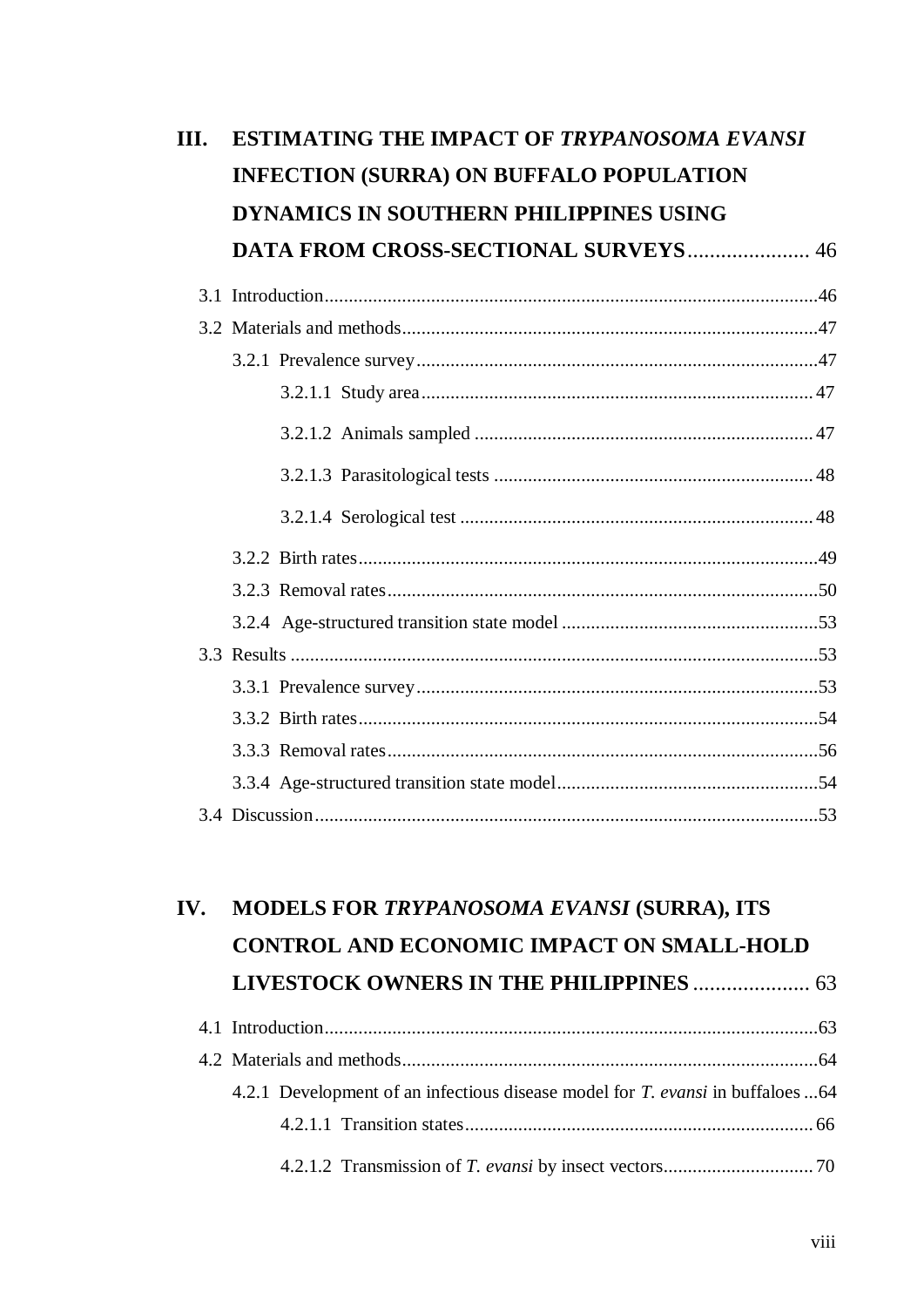|  | 4.2.1.3 Summary of potential transmission of T. evansi between                   |  |
|--|----------------------------------------------------------------------------------|--|
|  |                                                                                  |  |
|  |                                                                                  |  |
|  | 4.2.1.5 Development of infectious disease models for <i>T. evansi</i>            |  |
|  |                                                                                  |  |
|  | 4.2.2 Evaluation of different treatment regimens for T. evansi infection         |  |
|  |                                                                                  |  |
|  | 4.2.3 Cost benefit analysis of the different treatment options for T. evansi     |  |
|  | infection and estimation of the financial losses due to the disease75            |  |
|  |                                                                                  |  |
|  | 4.3.1 Development of infectious disease models for <i>T. evansi</i> infection in |  |
|  |                                                                                  |  |
|  | 4.3.2 Evaluation of different treatment regimens for T. evansi infection         |  |
|  |                                                                                  |  |
|  | 4.3.3 Cost benefit analysis of different treatment options for T. evansi         |  |
|  | infection and estimation of the financial losses due to the disease79            |  |
|  |                                                                                  |  |

## **V.** *TRYPANOSOMA EVANSI* **INFECTION (SURRA) IN VILLAGE BUFFALOES AND OTHER LIVESTOCK IN MINDANAO, PHILIPPINES**...................................................... 88

| 5.2.4.3 Extraction of genomic DNA and amplification T. evansi |  |
|---------------------------------------------------------------|--|
|                                                               |  |
|                                                               |  |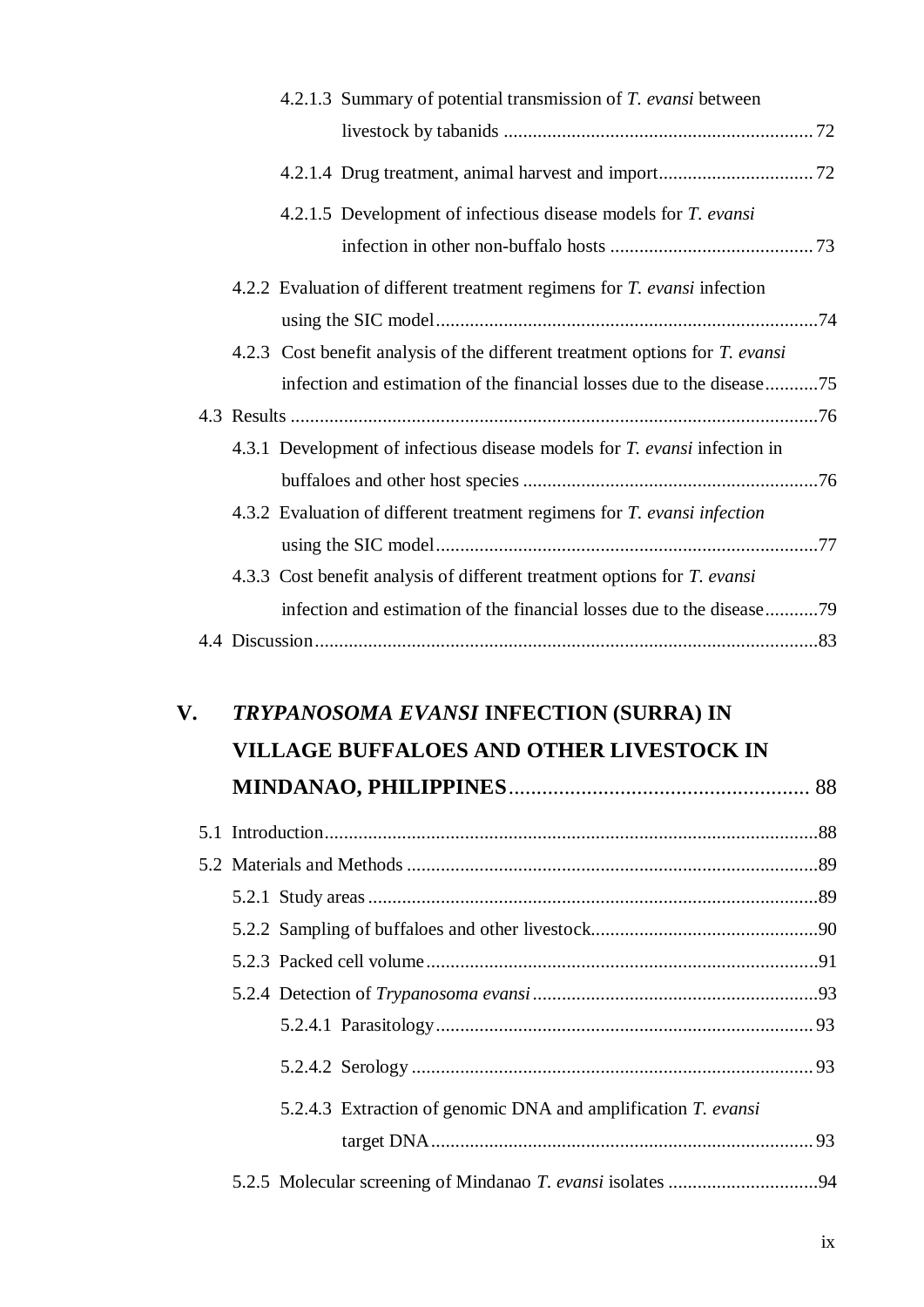|  | 5.2.5.1 Sources of T. evansi isolates and extraction of genomic                                                                      |  |
|--|--------------------------------------------------------------------------------------------------------------------------------------|--|
|  | 5.2.5.2 Amplication of RoTat 1.2 VSG and Trypanozoon DNA                                                                             |  |
|  |                                                                                                                                      |  |
|  | 5.2.5.4 Determination of the sensitivity and specificity of the tests                                                                |  |
|  | 5.2.6 Investigating the aetiology of the reproductive problems and early                                                             |  |
|  |                                                                                                                                      |  |
|  | 5.2.6.1 Serological examination for Brucella abortus  96                                                                             |  |
|  | 5.2.6.2 Serological and molecular detection for Neospora caninum  97                                                                 |  |
|  |                                                                                                                                      |  |
|  |                                                                                                                                      |  |
|  |                                                                                                                                      |  |
|  | 5.3.1.1 Animal-level apparent prevalence of <i>T. evansi</i> infection in                                                            |  |
|  |                                                                                                                                      |  |
|  | 5.3.1.2 Village-level apparent prevalence of T. evansi infection in                                                                  |  |
|  |                                                                                                                                      |  |
|  | 5.3.1.3 Agreement and performance of tests in detecting T. evansi                                                                    |  |
|  | 5.3.1.4 Gender- and age-specific apparent prevalence of T. evansi                                                                    |  |
|  |                                                                                                                                      |  |
|  | 5.3.1.5 Apparent prevalence of <i>T. evansi</i> infection in other livestock                                                         |  |
|  | 5.3.1.6 Comparison of prevalence and risk of T. evansi infection in<br>buffaloes and other livestock in high-surra risk provinces in |  |
|  |                                                                                                                                      |  |
|  | 5.3.1.7 Packed cell volume (PCV) of T. evansi-infected and                                                                           |  |
|  | uninfected buffaloes, cattle, goats and pigs in Mindanao 105                                                                         |  |
|  | 5.3.1.8 Apparent clinical signs in buffaloes and other livestock with                                                                |  |
|  |                                                                                                                                      |  |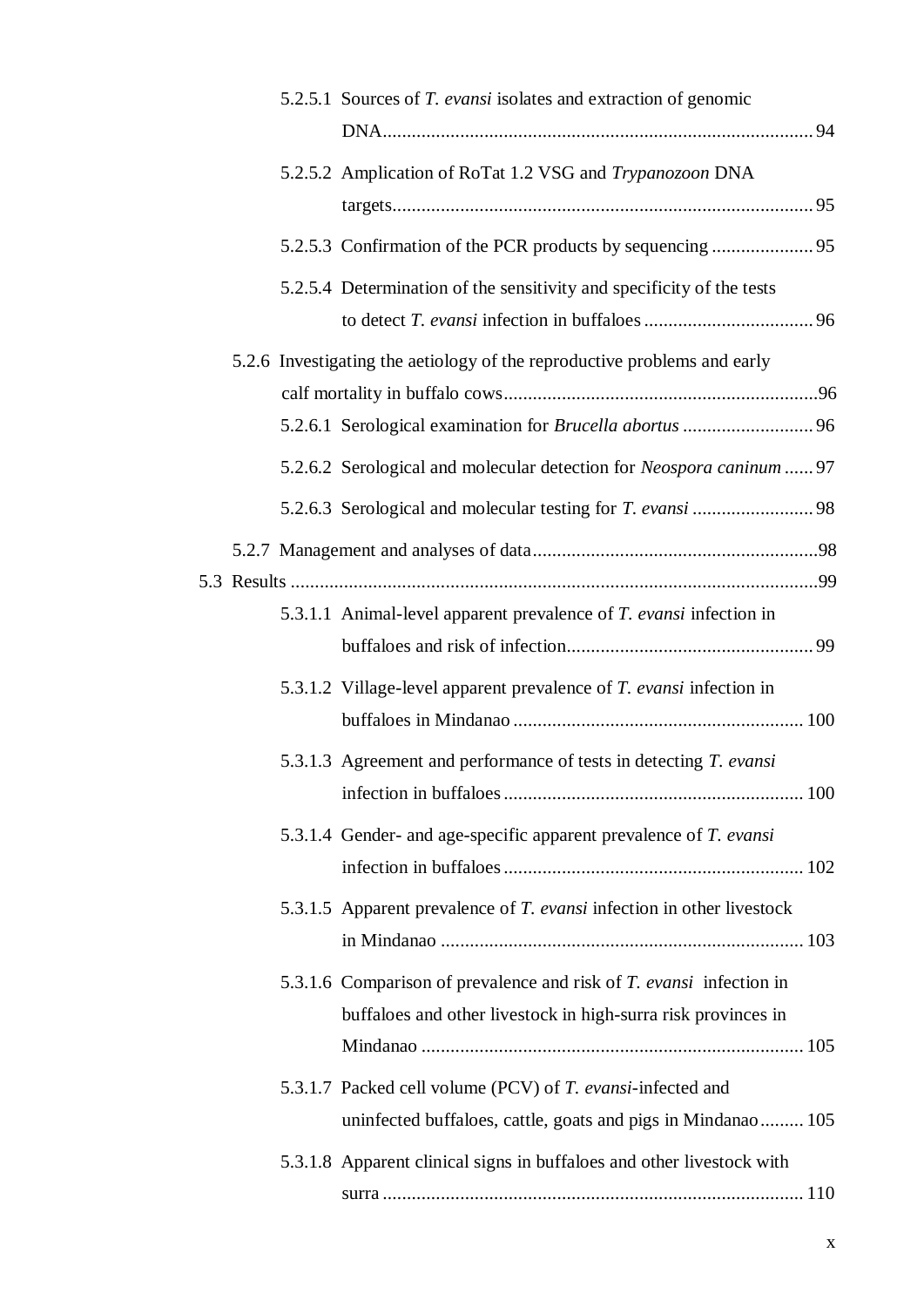|  | 5.3.2 Molecular detection of RoTat 1.2 gene in isolates of T. evansi from |  |
|--|---------------------------------------------------------------------------|--|
|  |                                                                           |  |
|  | 5.3.3 Investigation of the aetiology of reproductive problems and early   |  |
|  | calf mortality in buffalo cows from high- and low-surra risk zones        |  |
|  |                                                                           |  |
|  |                                                                           |  |

| VI. | SEROPREVALENCE, RISK AND HEALTH IMPACT OF                                    |  |  |  |  |
|-----|------------------------------------------------------------------------------|--|--|--|--|
|     | NATURAL INFECTIONS WITH TRYPANOSOMA EVANSI                                   |  |  |  |  |
|     | AND FASCIOLA GIGANTICA IN VILLAGE BUFFALOES                                  |  |  |  |  |
|     |                                                                              |  |  |  |  |
|     |                                                                              |  |  |  |  |
|     |                                                                              |  |  |  |  |
|     |                                                                              |  |  |  |  |
|     |                                                                              |  |  |  |  |
|     |                                                                              |  |  |  |  |
|     |                                                                              |  |  |  |  |
|     |                                                                              |  |  |  |  |
|     |                                                                              |  |  |  |  |
|     |                                                                              |  |  |  |  |
|     |                                                                              |  |  |  |  |
|     | 6.3.1 Apparent seroprevalence and risk of combined or single infections      |  |  |  |  |
|     | with $T$ . evansi and $F$ . gigantica in buffaloes based on location 136     |  |  |  |  |
|     | 6.3.2 Gender-specific apparent seroprevalence and risk of concurrent         |  |  |  |  |
|     | and single infections with $T$ . evansi and $F$ . gigantica in buffaloes 138 |  |  |  |  |
|     | 6.3.3 Age-specific seroprevalence and risk of combined and single            |  |  |  |  |
|     | infections with T. evansi and F. gigantica in buffaloes140                   |  |  |  |  |
|     |                                                                              |  |  |  |  |
|     |                                                                              |  |  |  |  |
|     |                                                                              |  |  |  |  |
|     |                                                                              |  |  |  |  |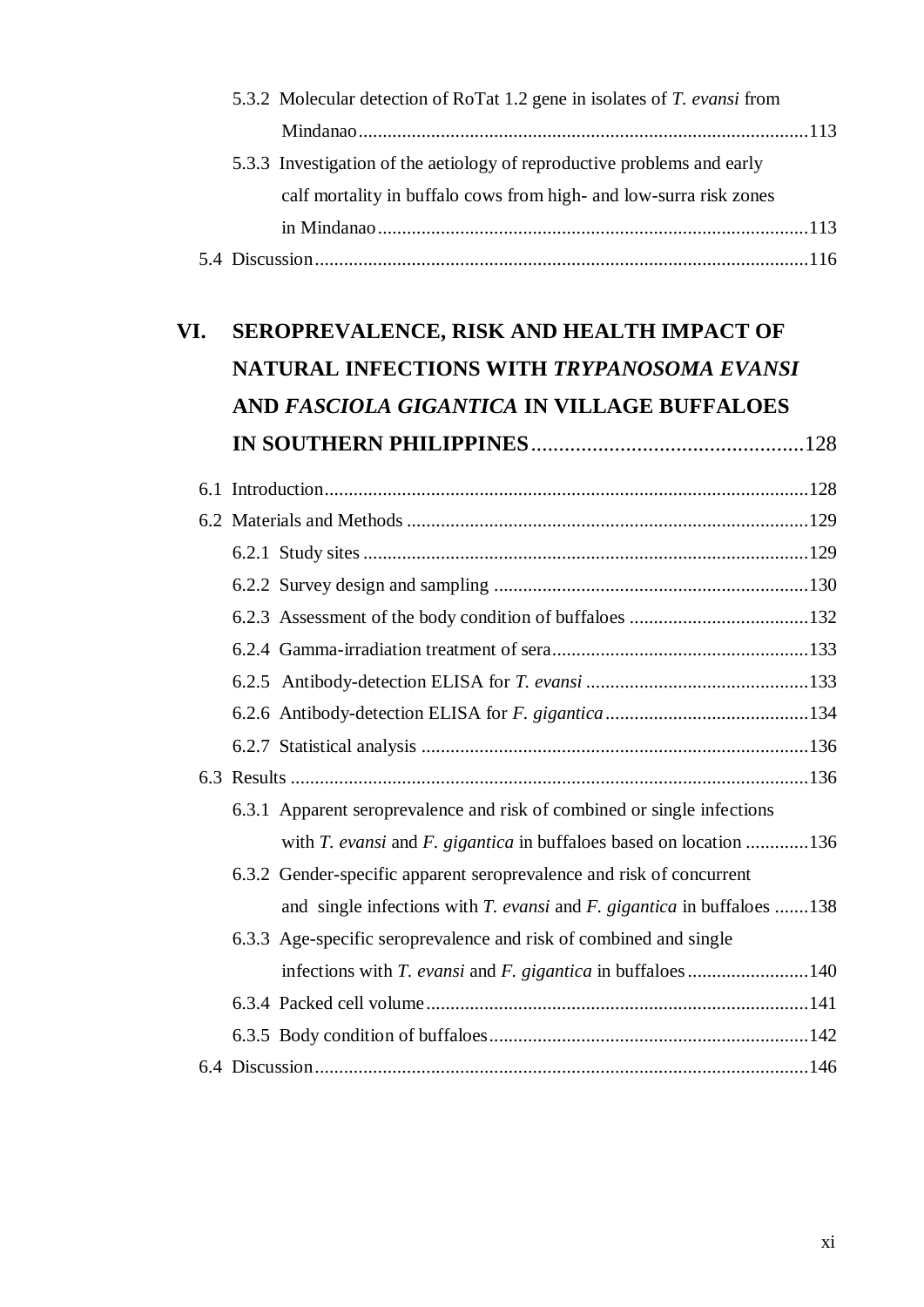| VII. | POTENTIAL TABANID VECTORS OF TRYPANOSOMA                                       |  |
|------|--------------------------------------------------------------------------------|--|
|      | EVANSI IN MINDANAO, PHILIPPINES: IDENTIFICATION,                               |  |
|      | <b>ABUNDANCE AND MOLECULAR STUDIES 153</b>                                     |  |
|      |                                                                                |  |
|      |                                                                                |  |
|      |                                                                                |  |
|      |                                                                                |  |
|      |                                                                                |  |
|      | 7.2.4 Extraction of whole genomic DNA from tabanids158                         |  |
|      | 7.2.5 Detection and identification of trypanosomes in tabanids159              |  |
|      | 7.2.6 Molecular detection of the sources (hosts) of blood meal of tabanids 160 |  |
|      | 7.2.7 Purification, cleaning, sequencing of amplicons and sequence             |  |
|      |                                                                                |  |
|      |                                                                                |  |
|      |                                                                                |  |
|      | 7.3.1 Species and relative abundance of tabanids caught by Nzi traps163        |  |
|      |                                                                                |  |
|      | 7.3.3 Multiple linear regression model to predict tabanid catches 167          |  |
|      |                                                                                |  |
|      |                                                                                |  |
|      |                                                                                |  |
|      |                                                                                |  |
| IX.  |                                                                                |  |
|      |                                                                                |  |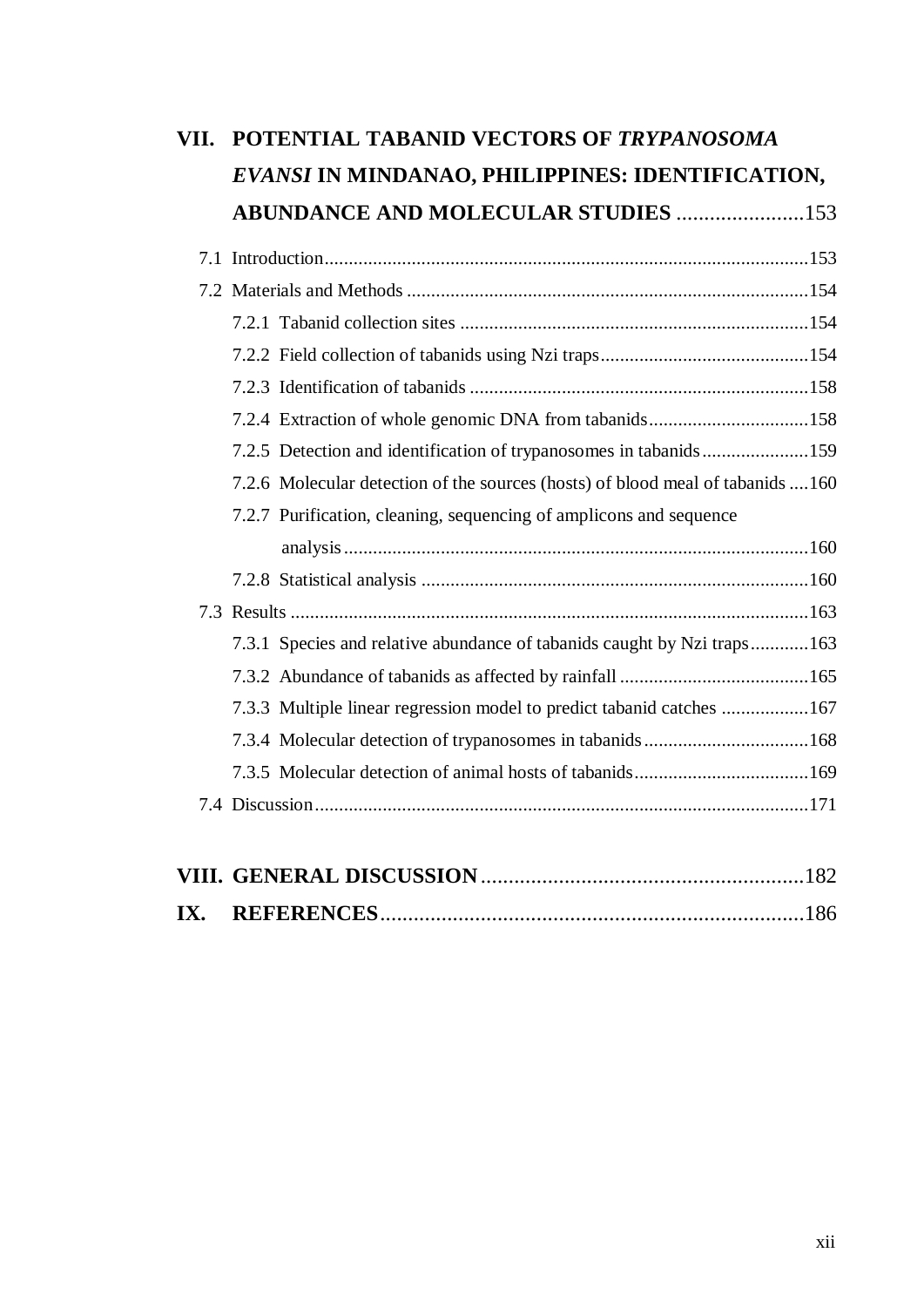### **List of Tables**

<span id="page-12-0"></span>

|  | Table 3.1 The prevalence of T. evansi infection in buffaloes in Mindanao                                |  |
|--|---------------------------------------------------------------------------------------------------------|--|
|  | determined using MHCT/MIT and CATT (corrected prevalence)                                               |  |
|  | from 2002-6. The geographical provinces are classified by the                                           |  |
|  | historical risk of surra and the proportion of female animals                                           |  |
|  |                                                                                                         |  |
|  | Table 3.2 Corrected observed seroprevalence of <i>T. evansi</i> infection in different                  |  |
|  |                                                                                                         |  |
|  | Table 4.1 Simplified difference equations for resulting change ( $\Delta$ ) in cohort size <sup>†</sup> |  |
|  | in one time step but not showing birth of calves and removal of dead                                    |  |
|  |                                                                                                         |  |
|  | Table 4.2 Parameters, definitions and symbols used in the buffalo SIC-model                             |  |
|  | and Table 4.1. Rate parameters are given as annual rates. The range                                     |  |
|  | indicates the allowable input minimum and maximum limits for the                                        |  |
|  | parameters which are sufficiently wide to allow simulation of a                                         |  |
|  |                                                                                                         |  |
|  | Table 4.3 Parameters used in the SIC model to simulate <i>T. evansi</i> infection in                    |  |
|  | buffaloes and other hosts. Parameters for the cost benefit analysis of                                  |  |
|  |                                                                                                         |  |
|  | Table 4.4 The effect of increasing vector intensity on the long term                                    |  |
|  | seroprevalence of <i>T. evansi</i> infection in untreated hosts as predicted                            |  |
|  |                                                                                                         |  |
|  | Table 4.5 Total and mean number of drug treatments (95% CI) required in                                 |  |
|  | the first five years for each treatment option to prevent clinical                                      |  |
|  |                                                                                                         |  |
|  | Table 4.6 Mean prevalence of <i>T. evansi</i> infection in each host species, for each                  |  |
|  |                                                                                                         |  |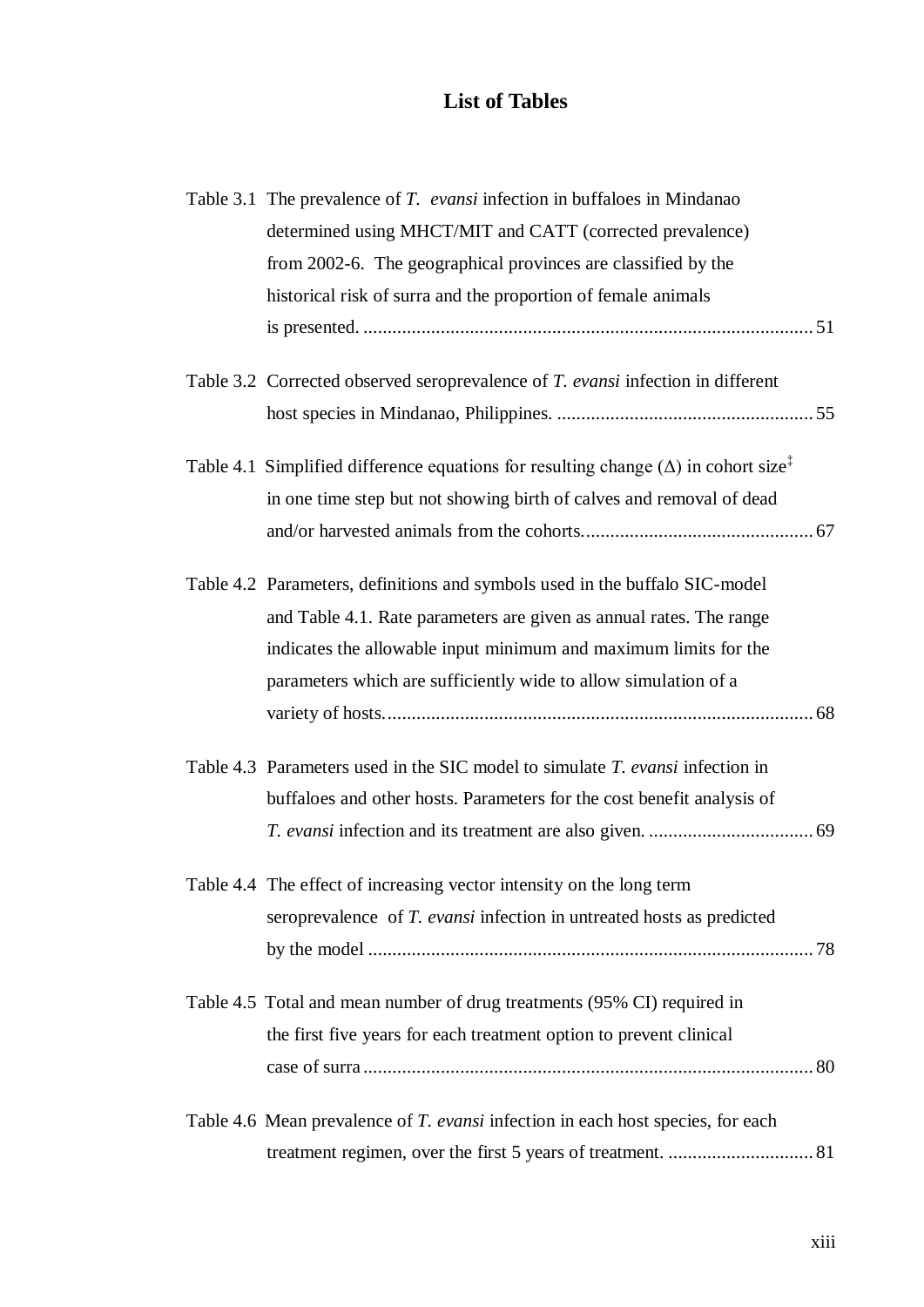| Table 5.1 Population data of buffaloes and other livestock in the provinces                   |
|-----------------------------------------------------------------------------------------------|
|                                                                                               |
| Table 5.2 The origin of T. evansi isolates collected from various animal hosts                |
|                                                                                               |
| Table 5.3 Apparent prevalence of <i>T. evansi</i> infection in buffaloes from high- and       |
| low-surra risk areas in Mindanao using MHCT/MIT, CATT and PCR 101                             |
| Table 5.4 Gender- and age-specific apparent prevalence estimates of T. evansi                 |
| infection in buffaloes in Mindanao using MHCT/MIT, CATT and                                   |
|                                                                                               |
| Table 5.5 Test estimates of the prevalence of <i>T. evansi</i> infection in cattle and        |
| goats from the high- and low-surra risk provinces in Mindanao 107                             |
| Table 5.6 Test estimates of the prevalence of T. evansi infection in horses and               |
| pigs from the high- and low-surra risk provinces in Mindanao 108                              |
| Table 5.7 Diagnostic examination of samples from buffalo cows from high-                      |
| and low-surra risks areas in Mindanao with a history of reproductive                          |
|                                                                                               |
| Table 6.1 Population, disease status, number sampled and origin of water                      |
| buffaloes examined for surra and fasciolosis in Mindanao, Philippines 132                     |
| Table 6.2 Proportions of buffaloes seropositive with <i>T. evansi</i> and <i>F. gigantica</i> |
| (overall, combined or individually) and seronegative buffaloes in                             |
|                                                                                               |
| Table 6.3 Mean packed cell volume (PCV) values of seronegative buffaloes                      |
| and buffaloes seropositive of combined or single infection of                                 |
|                                                                                               |
| Table 6.4 Proportions of buffaloes seropositive to <i>T. evansi</i> and <i>F. gigantica</i> , |
| combined or singly, and seronegative buffaloes with poor body                                 |
|                                                                                               |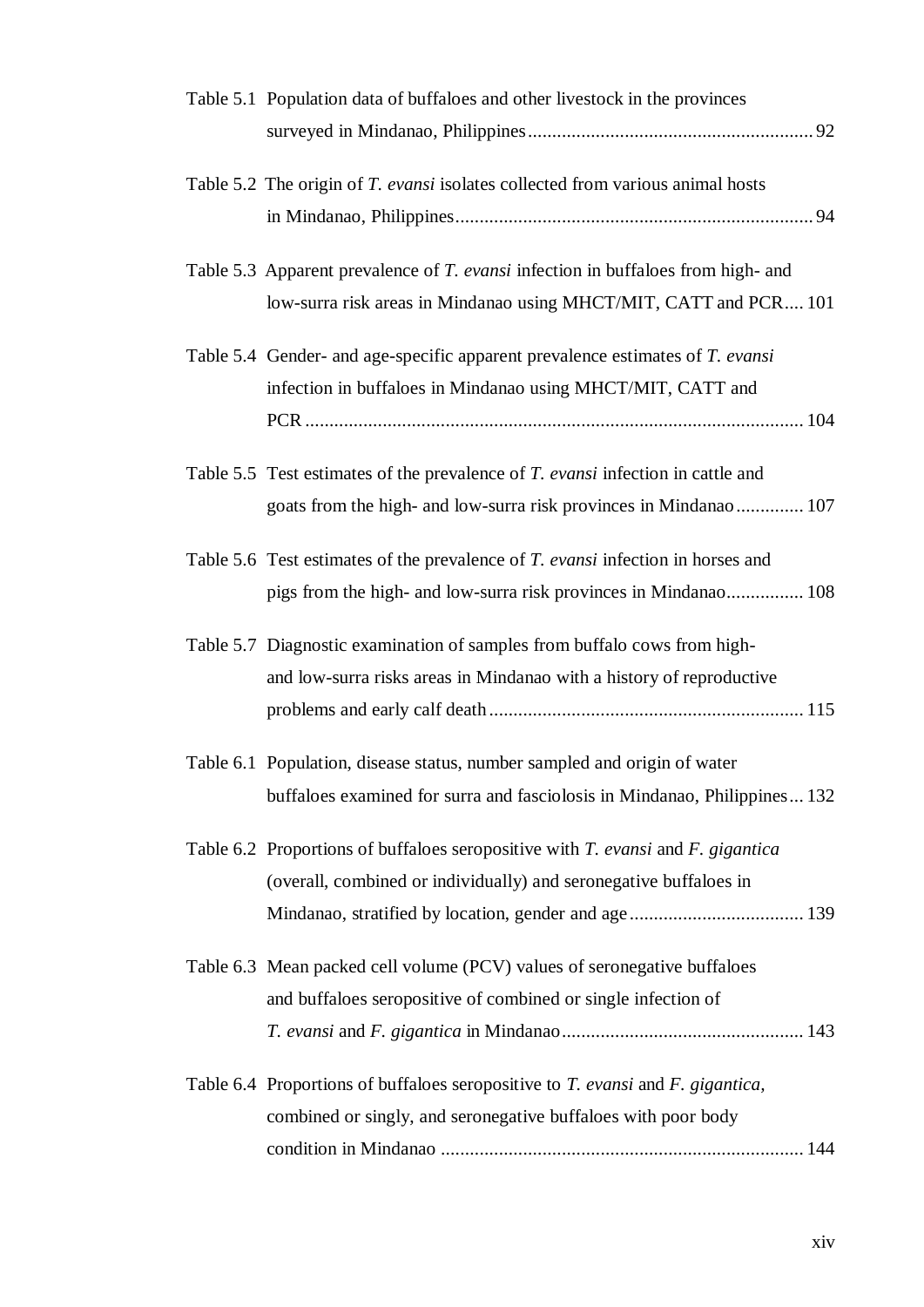| Table 7.1 The altitude, coordinates and surra history of villages in Mindanao          |
|----------------------------------------------------------------------------------------|
|                                                                                        |
| Table 7.2 List of primers employed to detect trypanosomes and animal hosts             |
|                                                                                        |
| Table 7.3 Reagents and the final volume of PCR mixture in each PCR system 162          |
| Table 7.4 Thermal cycling conditions for each PCR used to detect trypanosomes          |
|                                                                                        |
| Table 7.5 Number of tabanids caught using Nzi traps from various locations in          |
|                                                                                        |
| Table 7.6 Results of multiple linear regression analysis to predict $log_{10}$ (total) |
| monthly tabanid catches from $log_{10}$ (total) monthly rainfall (mm)                  |
| and altitude (m). Parameters fitted to the data were: intercept b0                     |
| and coefficients b1 and b2 for rainfall and altitude, respectively 168                 |
| Table 7.7 Host species of tabanids in Mindanao based on molecular analysis             |
|                                                                                        |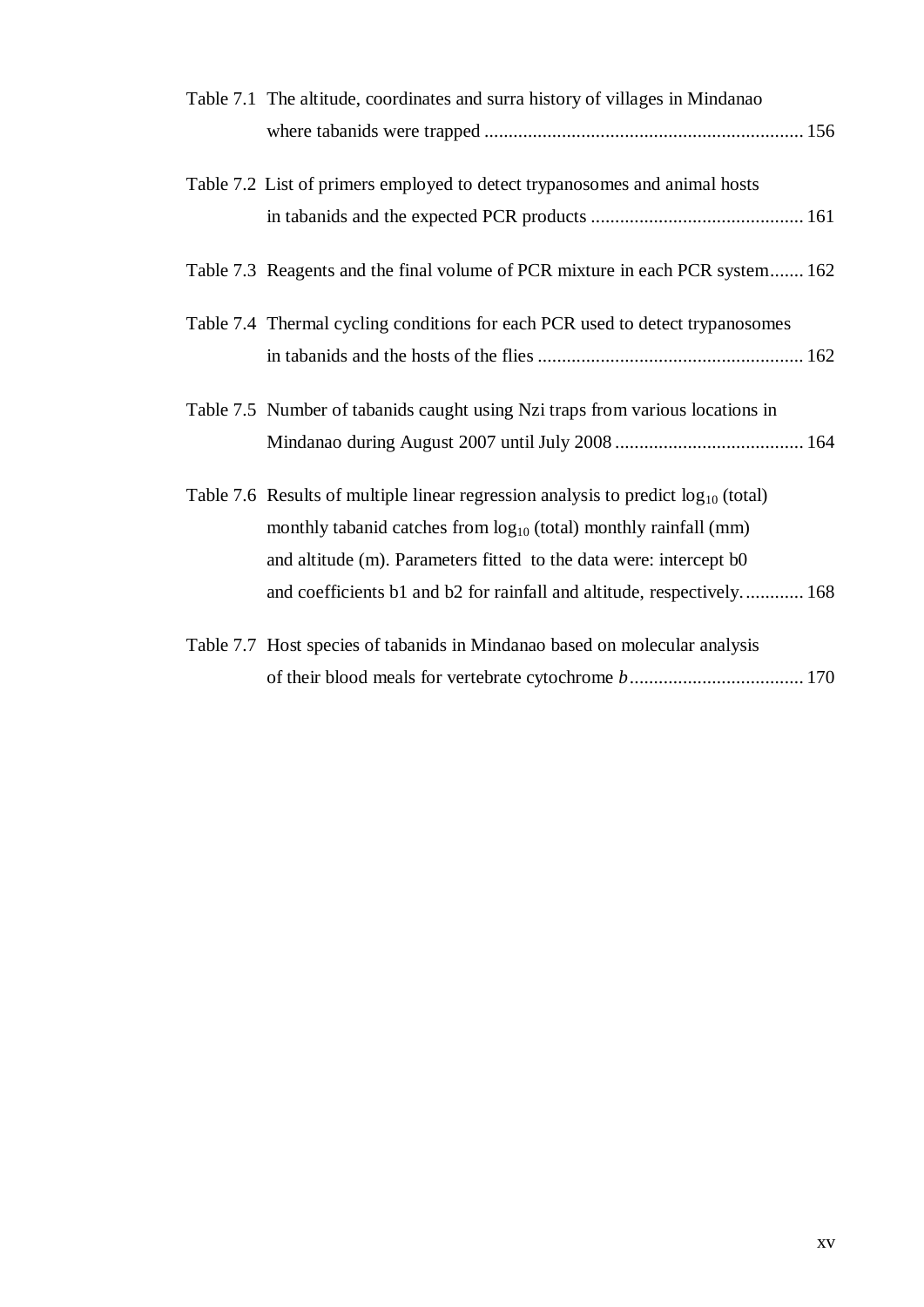## **List of Figures**

<span id="page-15-0"></span>

|            | Figure 2.1 Detailed ultrastructure of <i>Trypanosoma evansi</i> by electron             |
|------------|-----------------------------------------------------------------------------------------|
|            |                                                                                         |
|            | Figure 2.2 A map of Mindanao in the Philippines showing the provinces and years         |
|            | where and when outbreaks of surra have occurred (1989-2009). There                      |
|            | were no reported outbreaks of surra in some provinces (shaded pink)                     |
|            |                                                                                         |
| Figure 3.1 | Frequency histograms of the number of buffaloes by age and sex                          |
|            | sampled in high- (a: $n = 1,446$ ) and low- (b: $n = 257$ ) surra risk areas.  52       |
|            |                                                                                         |
|            | Figure 3.3 Relationship between calving percentage/year of 3-12 years old               |
|            | buffalo cows and the corrected seroprevalence of T. evansi estimated                    |
|            | using the card agglutination test for trypanosomosis/ $T$ . evansi (CATT) 55            |
|            | Figure 3.4 Estimated removal rates (single: ---; different: $\rightarrow$ ) and rate of |
|            | export/import $(x)$ of female buffaloes in the high- (a) and low-                       |
|            | (b) surra risk areas in Mindanao, Philippines $(\bullet\)$ shows the category           |
|            | mid-point). Removal rates of buffalo cows aged 2-8 and more than                        |
|            |                                                                                         |
|            | Figure 3.5 Estimated removal rates (single: ---; different: $\rightarrow$ ) and rate of |
|            | export/import $(x)$ of male buffaloes in the high- (a) and low- (b) surra               |
|            | risk areas in Mindanao, Philippines ( $\bullet$ shows the category mid-point) 58        |
| Figure 4.1 | Diagram of the susceptible–infectious–subclinical (SIC) model of                        |
|            | T. evansi infection in buffaloes. In the model, $o$ , i and c indicate                  |
|            | uninfected-susceptible, infectious (clinical infection) and subclinical-                |
|            | infected animals, respectively. Lines pointing back to ' <i>Yo</i> ' indicate           |
|            | reproduction rate, lines cycling within a cohort indicate survival rate                 |
|            | in that stage and lines connecting stages indicate survival and transition              |
|            |                                                                                         |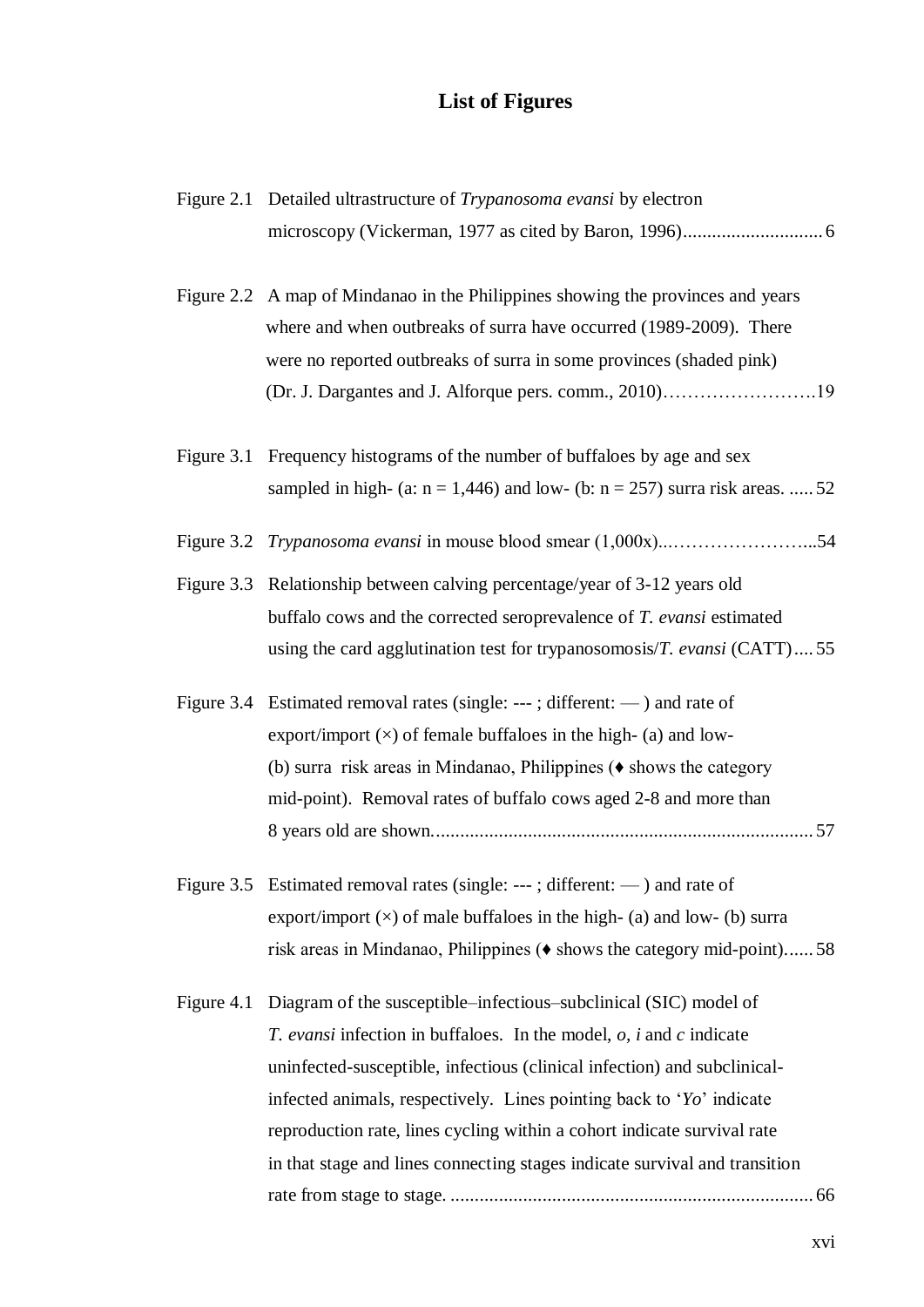|            | Figure 4.2 Observed tabanids caught on buffaloes in open pasture (Manresa and     |
|------------|-----------------------------------------------------------------------------------|
|            | Mondoñedo, 1935). The raw data (Tabanids/host/hour ranges from 3                  |
|            | to 42) was scaled by dividing the observed values by 42 (shown as " $\bullet$ "). |
|            | The line shows the cosine-curve when the three parameter values were:             |
|            |                                                                                   |
|            |                                                                                   |
|            | Figure 4.3 Mean and 95% Monte Carlo confidence intervals of the net-benefit       |
|            | for the six drug treatment regimens using drugs with 99% and 80%                  |
|            |                                                                                   |
| Figure 4.4 | The effect of declining drug efficacy on the benefit obtained for drug            |
|            | treatment regimens 1 to 4. The relative benefit is shown as the percentage        |
|            | improvement in mean benefit per host compared with untreated animals              |
|            | (regimen 6). The regimen shown by $\times$ indicates only buffalo, cattle and     |
|            | horses were treated, ▲ indicates the treatment of all host species, the           |
|            | broken line (---) indicates 2 drug treatments per year and the solid line         |
|            | (-) shows the regimen for the targeted treatment of clinically sick               |
|            |                                                                                   |
| Figure 5.1 |                                                                                   |
|            | Figure 5.2 Estimated prevalence and corrected seroprevalence (95% CIs in error    |
|            | bars) of surra in buffaloes and other livestock from the high-surra risk          |
|            |                                                                                   |
| Figure 5.3 | Mean packed cell volume (PCV, +SEM) values of buffaloes from the                  |
|            | high- and low-surra risk provinces grouped according to test results              |
|            | $(A=$ low risk, negative; B= high risk negative; C= CATT positive,                |
|            | MHCT/MIT & PCR negative; $D=$ MHCT/MIT & PCR positive;                            |
|            | $E =$ all tests positive; *means with different letters are significantly         |
|            |                                                                                   |
|            | Figure 5.4 Mean packed cell volume $(PCV, + SEM)$ values of non-buffalo           |

livestock from the high- and low-surra risk provinces infected or uninfected with *T. evansi* (\*Means within each species with different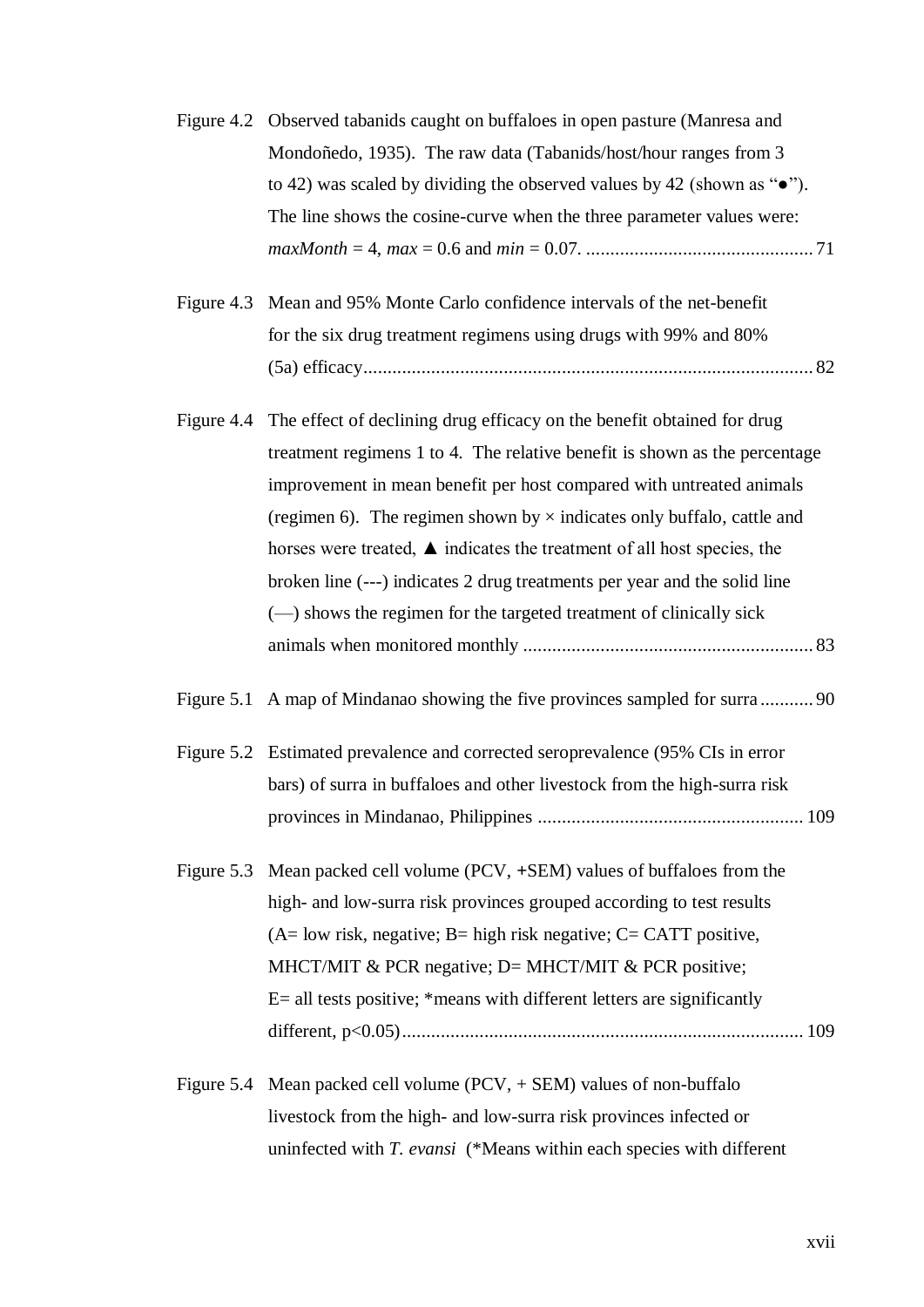| letters are significantly different, $p<0.05$ ; $\ddagger$ excluded in the analysis |  |
|-------------------------------------------------------------------------------------|--|
|                                                                                     |  |

|            | Figure 5.5 A buffalo with <i>T. evansi</i> infection from Agusan del Sur, Mindanao 111 |
|------------|----------------------------------------------------------------------------------------|
|            | Figure 5.6 A cow infected with <i>T. evansi</i> from Agusan del Sur, Mindanao  112     |
|            | Figure 5.7 A typical case of surra in a horse from Agusan del Sur, Mindanao            |
|            | showing ventral abdominal oedema and enlargement of testicles                          |
|            |                                                                                        |
|            | Figure 5.8 RoTat 1.2 PCR products (480 bp) of <i>Trypanosoma evansi</i> isolates       |
|            | from Agusan del Sur (lanes 1-4), Surigao del Sur (lanes 5-8) and                       |
|            | Surigao del Norte (lanes 9-10), and the positive control (lane 11)                     |
|            | on 1.5% agarose gel stained with SYBR® Safe DNA stain                                  |
|            |                                                                                        |
|            | Figure 5.9 Nucleotide sequence alignment of one <i>T. evansi</i> isolate from Mindanao |
|            | with a published Trypanosoma evansi RoTat1.2 variable surface                          |
|            | glycoprotein sequence (Accession code: gb AF317914.1 AF317914) 114                     |
|            | Figure 6.1 A water buffalo cow with combined infections of T. evansi and               |
|            | F. gigantica from Agusan del Sur, Philippines showing poor body                        |
|            |                                                                                        |
| Figure 7.1 | Trapping sites for tabanids in Mindanao, Philippines  155                              |
|            | Figure 7.2 A Nzi trap used to collect tabanids from Agusan del Sur  158                |
| Figure 7.3 | Tabanid species collected in Mindanao (length in mm). a. Chrysops                      |
|            | cinctus Bigot; b. T. ceylonicus Schiner; c. Tabanus partitus Walker;                   |
|            | d. T. reducens Walker; and, e. T. philippinensis Kröber  164                           |
| Figure 7.4 | Scatter diagram of the relationship between altitude and number of                     |
|            |                                                                                        |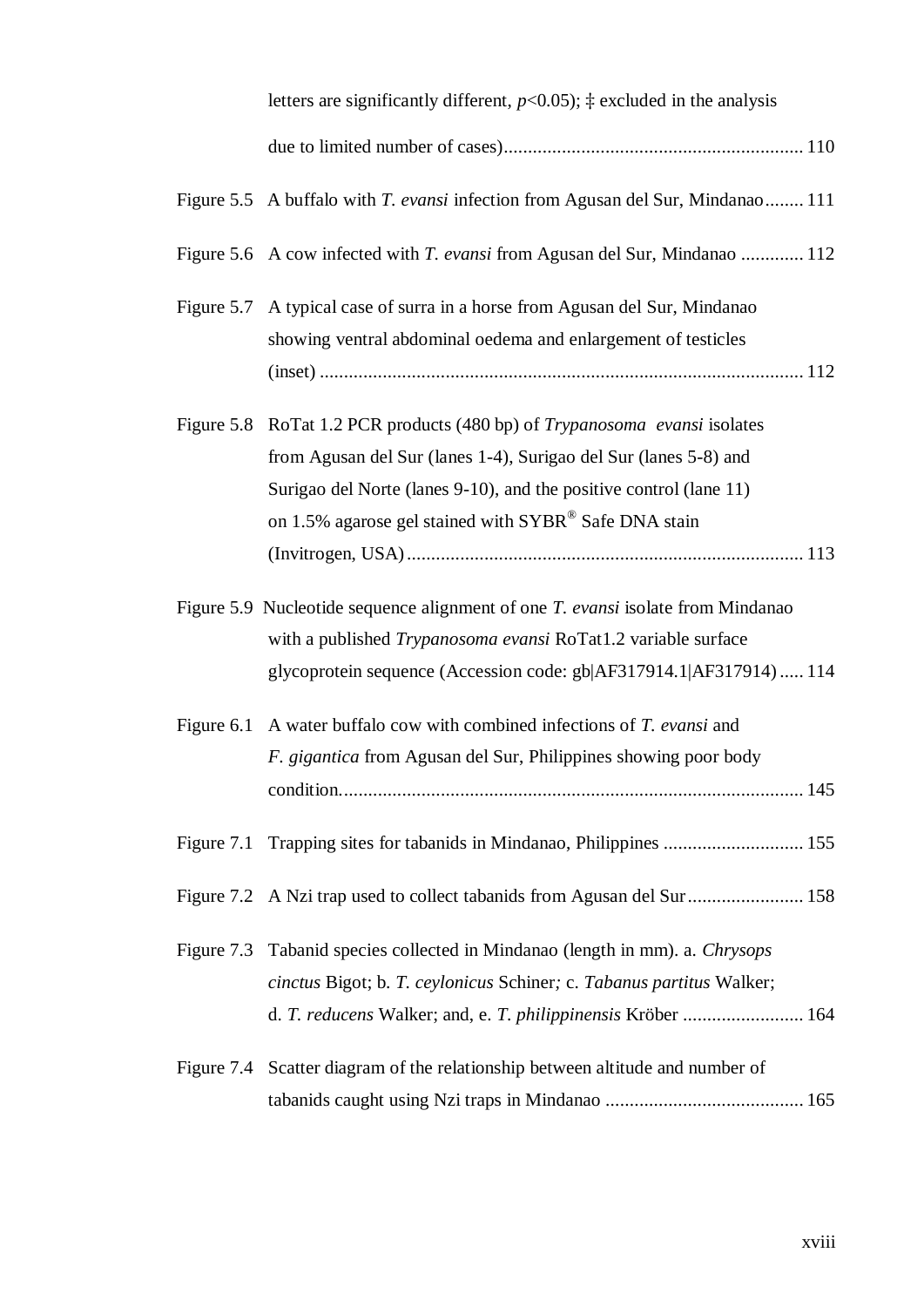- Figure 7.5 Monthly total tabanid catches using Nzi traps (n=3 per site) and total rainfall from different villages in the Caraga Region (high-surra risk) (a. San Gabriel, Veruela; b. Duangan, Esperanza; c. Sta. Fe, Tagbina; and, d. Telesfora, Tubay) ....................................................................... 166
- Figure 7.6 Monthly total tabanid catches using Nzi traps (n=3 per site) and total rainfall from two collection sites in Bukidnon (low-surra risk)............... 167
- Figure 7.7 Proportions of infection (%, with 95% CI) of different species of tabanids (n=60) collected in Mindanao, Philippines with *T. evansi* or *T. theileri* as detected by nested PCR and identified by sequencing.... 169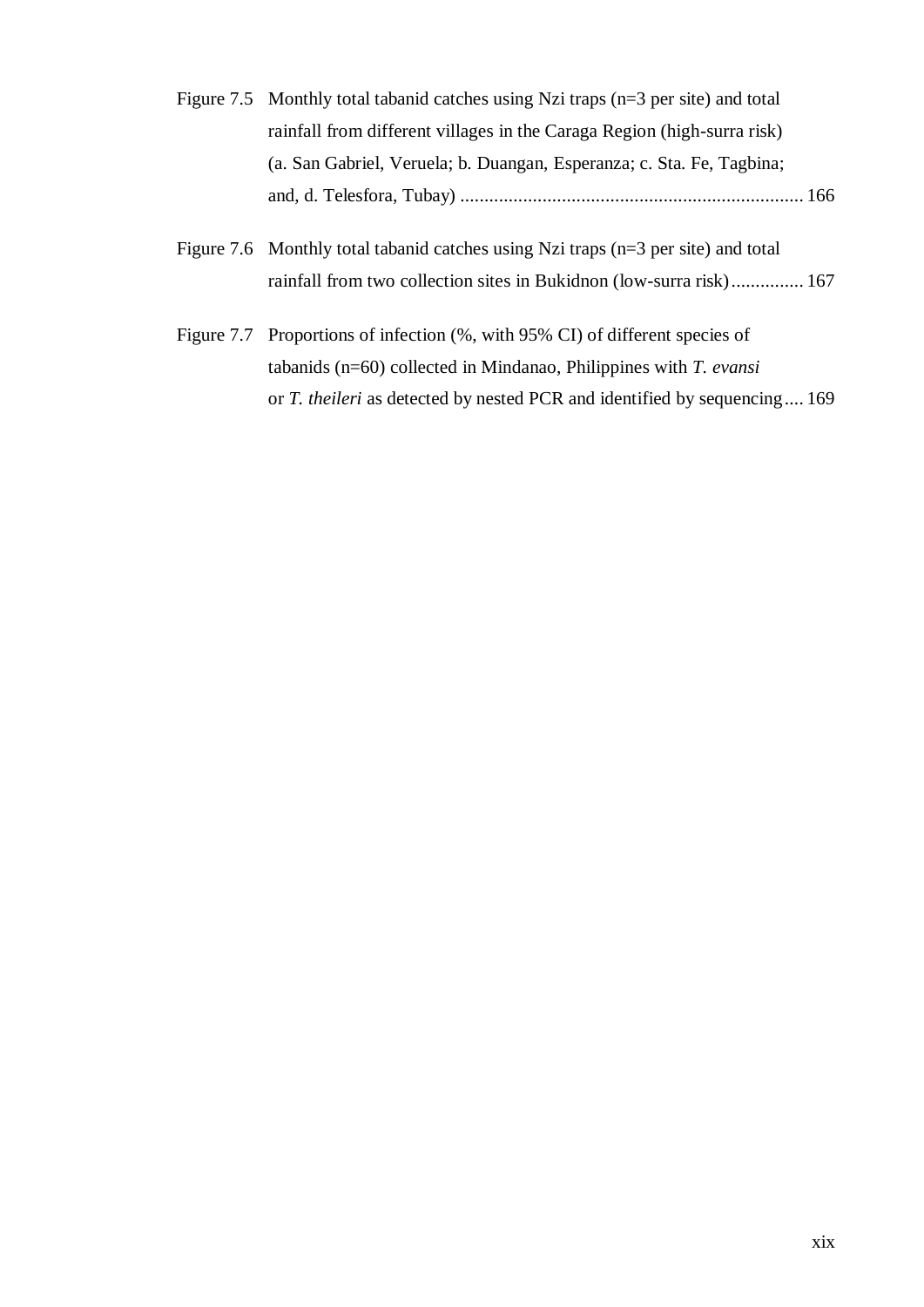#### **Acknowledgements**

<span id="page-19-0"></span>I lovingly dedicate this modest output of a very challenging yet fulfilling research endeavour to Sylvia, my ever loving wife, and our three angels: Kassey, Kent and Kyla. I thank them for providing me constant inspiration, unconditional love, steadfast prayers, utmost support and understanding. I am deeply indebted to my dearest friend and better half who has made great sacrifices to attend to the needs of our children during my long absence. She has fully supported me and gave me a "push" every time I was down.

I am greatly honoured and privileged to have worked with Dr. Simon Reid, Dr. Robert Dobson and Prof. Ian Robertson as my supervisors. I am most grateful to them for their professional guidance, kind encouragement and excellent suggestions during the planning and implementation of the project and for painstakingly correcting the manuscript. Simon has given me valuable insights about the project and has been vital in scouting for my PhD scholarship and funding for the research. Rob has been very helpful in the statistical analyses and was mainly instrumental in the development of the bio-economic model for surra.

My gratitude to the MUSCA group headed by Dr. Rafael Mercado; heads and staff of the local government units and the provincial, city and municipal veterinary and agriculture offices particularly Dr. Joriz Elevazo, Dr. Nancy Diez, Dr. Belen Aruelo, Dr. Gervacio Yparraguirre, Dr. Julio Domiquel, Dr. Lorna Lamorena, Dr. Rolando Simene, Dr. Sammy Medidas, Dr. Michelle Miquiabas, Dr. Maricel Ampo, Dr. Primo Calo, Dr. Marilou Samar, Dr. Aida Pacilan, Dr. Aurora Palmes, Dr. Rutchie Pique, Dr. Leabeth Cosrojas, Dr. Bella Luz Gascon, Dioly Miguel, Flordelito Oraliza Sr., Dr. Jun dela Torre, Ruben Manangquil, Warlito Untua and Eric Quilang; Sir John Gamboa and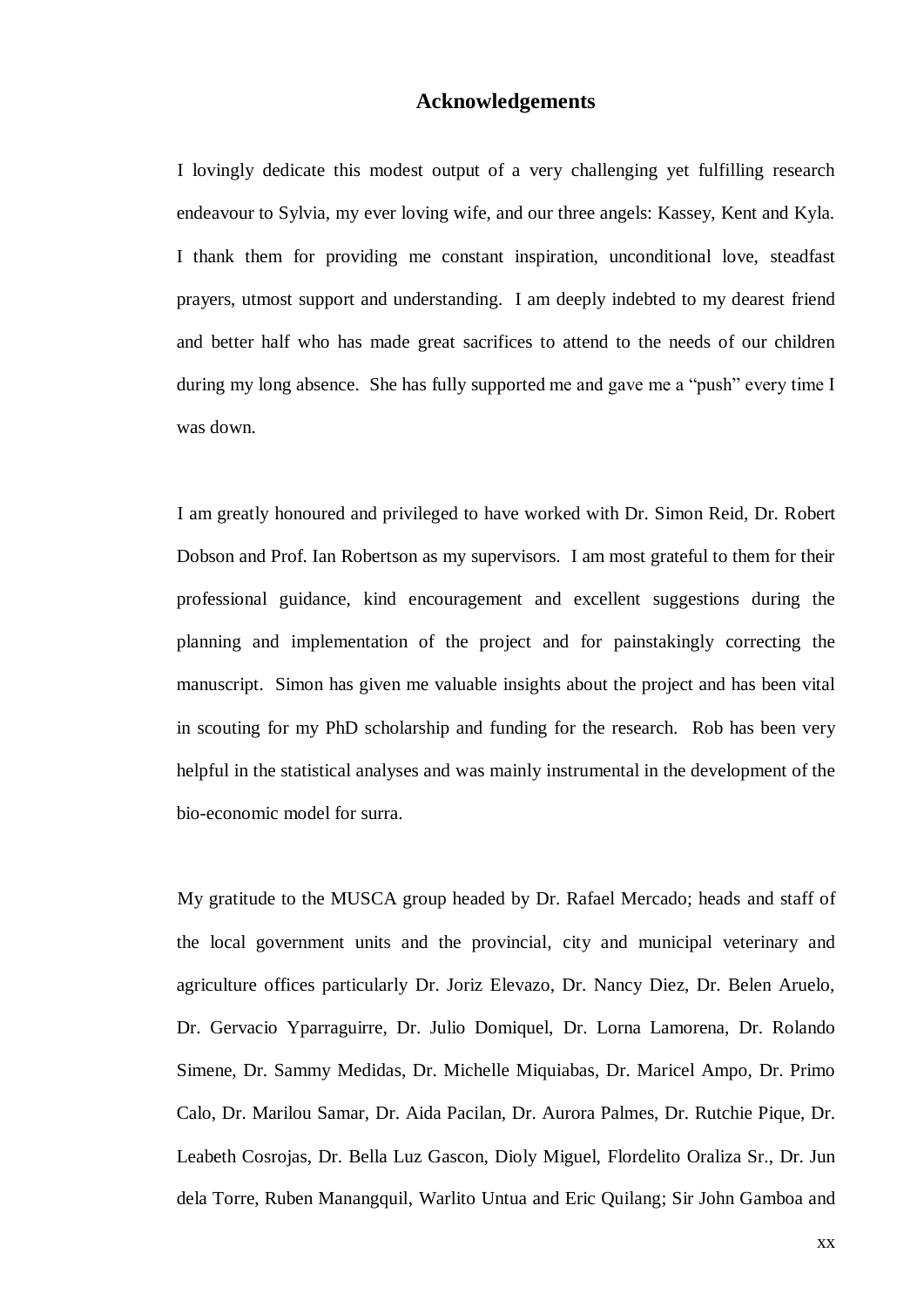other heads and staff of the Department of Agriculture (DA) in Regions X, XI and XIII, the Department of Agrarian Reform (DAR) in Region XIII and the Mindanao Sustainable Settlement Area Development (MINSSAD); barangay animal health technicians, and, animal owners in Agusan del Sur, Agusan del Norte, Bukidnon, Compostela Valley, South Cotabato, Surigao del Sur and Surigao del Norte who were involved with the surveys for their collaboration, kind cooperation and assistance. I am ever grateful to my dear younger brother, Dr. Joseph Rizalyndo Dargantes, and his family, for giving me and my team the much-needed help during our field samplings in the Caraga Region.

I thank the late Dr. Mardonio Lao (CMU President) and Dr. Porferio Balanay, Dr. Emmanuel Lariosa, Dr. Anthony Penaso, Dr. Jose Alexander Abella, Dr. Peter Orbase, Dr. Lorna Navaja, Dr. Peter Taganahan, Dr. Maria Luisa Soliven, Dr. Rodrigo Malunhao and other CMU administrators for allowing me to pursue postgraduate studies overseas and for their unwavering support; my colleagues at the College of Veterinary Medicine (CMU) for their encouragement, prayers and help; Drs. Lowell and Elena Paraguas of the Philippine Carabao Centre at CMU and Dr. Valentino Ungab for allowing my collection of tabanids from their projects; Dr. Jusa Banda, Felina Garcia and Dr. Edwin Igsoc for their assistance; Dr. David Piedrafita and Prof. Els Meeusen of Monash University (Australia) and their staff for the training in serological techniques for the diagnosis of fasciolosis and for providing the Fasciola ELISA antigen; Dr. Marc Desquesnes, Ketsarin Kamyingkird and Prof. Sathaporn Jittapalapong of Kasetsart University (Thailand) for additional training in serological techniques for surra; Dr. Trevor Taylor of the Australian Animal Health Laboratory (AAHL) in Geelong, Australia for kindly testing my samples for brucellosis; Dr. David Miller for lending his ELISA reader; Dr. Saturo Konnai and Prof. Misao Onuma of Hokkaido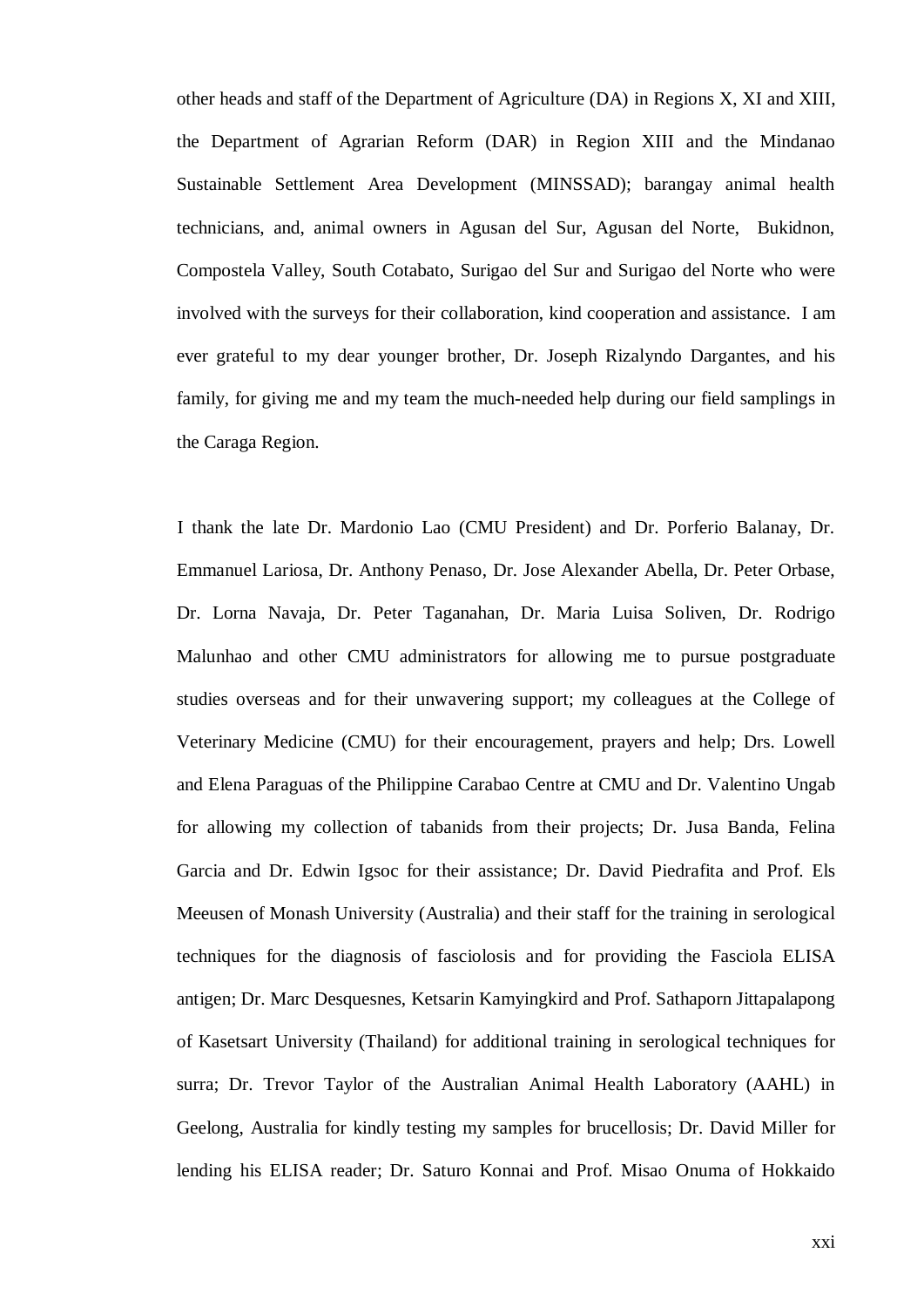University in Japan for the technical advice; and, Prof. Loreto Romero for help in editing.

I am indebted to Dr. Steve Mihok and Dr. Kirsty Van Hennekeler-Moynihan for their valuable advice in trap design, additional tabanid literature and significant inputs in the tabanid study; the fly collectors who have laboured for a year: Toto Dulay and family, Judy Gingo, B. Nobillos, Kagawad N. Lawagon, James Paul Dargantes and Kim Quero; heads of the weather stations in Bukidnon and the Caraga Region, Dr. Perfecto Bojo, Engr. Narciso Virgo and Engr. Pepe Buhia for the meteorological data; Jennifer Alforque for the GPS unit, maps and related data; and, Dr. Jose Alexander Abella of CMU in the Philippines, Dr. Marc Desquesnes of Kasetsart University in Thailand, Dr. Odwell Muzari of James Cook University and Dr. Glenn Bellis of AQIS (Darwin) in Australia for expert assistance in identifying the tabanids.

I am deeply grateful to the significant help of my students: Drs. Rey Sumagang, Alvin Besagas, Marvin Pagobo, Thyrone Dorotan, Reuben Amar, Life Laugo, Catherine Baladad, Joan Campos, Shiela Dumuk, Robert Gulfo, Michelle Olarte, Mabel Manapil, Maridel Zerda, Elizabeth Baisac, Butch Tenorio, Regel Manuel, Mylene Biñas, Oza Salinas, Maricris Besares, Kirsten Quindao, the late Jezreel Llenado, Emmir Nono, Mark Alba and Mark Francis Talle, who have stood by me during the field collections and examination of samples even until the early hours of the morning. To them I have shared my knowledge and expertise whilst I gained loyalty, respect and assistance in return. I also appreciate the involvement of Drs. Carlito Sanchez, Elsa Gonzaga, Rolando Garduque and Nancy Salcedo of the University of Southern Mindanao (USM) who helped us during the early field collections.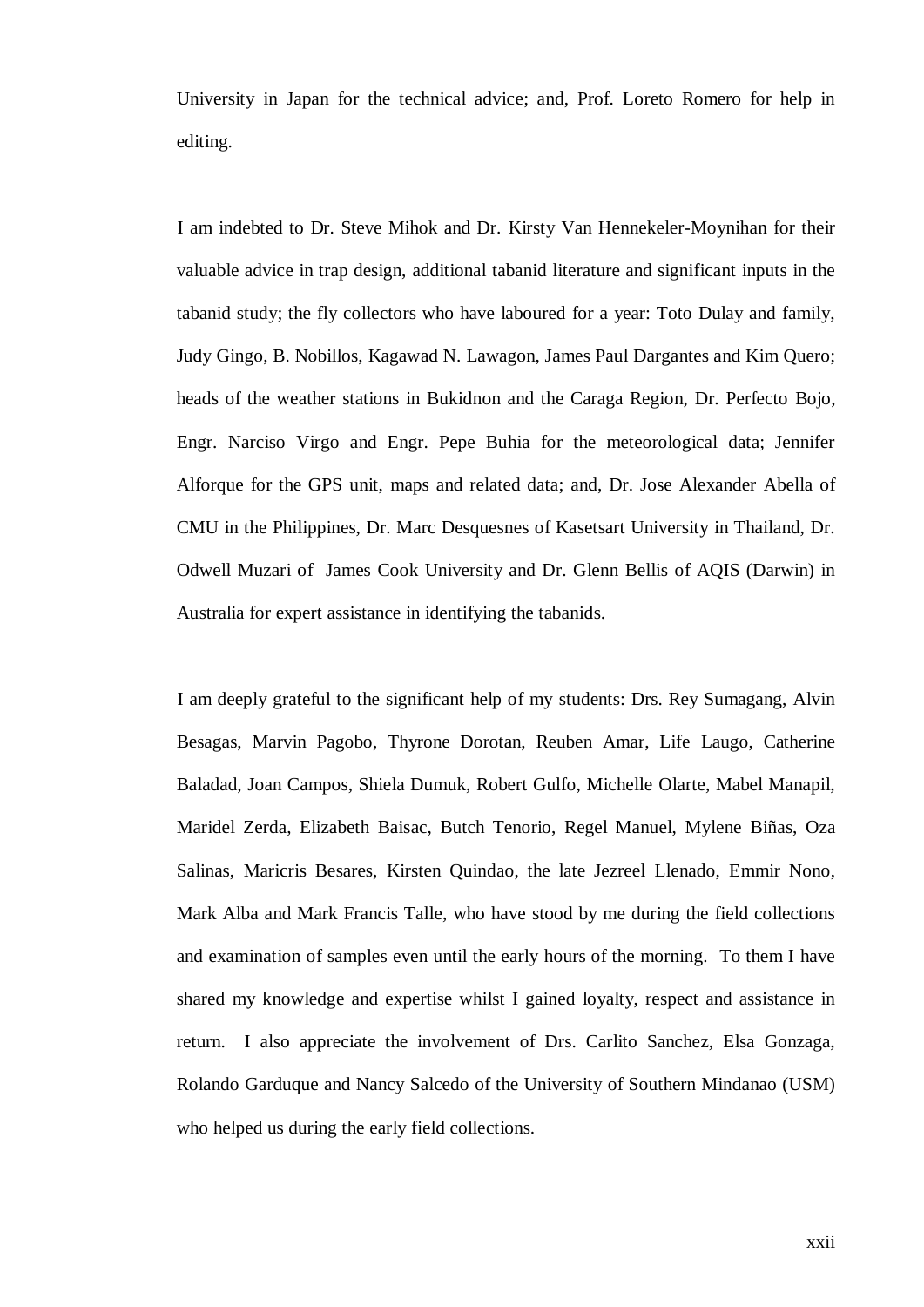I would also thank my government and Central Mindanao University, the Australian government and Murdoch University for my scholarship. Funding of the research was kindly provided by the Australian Centre for International Agricultural Research (ACIAR), Murdoch University and the International Foundation for Science (IFS). Additional funding for the various research trainings I have undergone was sponsored by the: Research Network for Parasitology of the Australian Research Council and National Health and Medical Research Congress (ARC-NHMRC) and the Australian Society of Parasitology (ASP); [Australian Biosecurity Cooperative Research Centre](http://www.animalhealthaustralia.com.au/programs/corp_activities/abcrc.cfm) (AB-CRC); Environmental Animal Health Management Initiative of the Food and Agriculture Organisation (FAO-EAHMI); Centre de Coopération International en Recherche Agronomique pour le Développemen (CIRAD); Thai International Cooperation Agency (TICA); and, French Embassy's Service de Coopération et d'Action Culturelle (SCAC) in the Philippines.

I am ever thankful to the expertise and help of Linda McInnes in molecular diagnostic techniques. Linda has patiently taught me the secrets and wonders of molecular diagnosis. She has been instrumental in the realisation of the molecular aspects in this study. I am also grateful to the technical help of Frances Brigg in DNA sequencing, Dr. Zablon Njiru for technical advice, and the assistance of the scientists and postgraduate researchers at the Western Australian State Agricultural Biotechnology Centre (SABC) where I did most of the laboratory work. The kind assistance of Josephine Ng, Dr. Rongchang Yang, Dr. Celia Smuts and Dr. Michael Banazis in molecular and serological techniques and the help of Dr. Kyaw Naing Oo are also highly acknowledged.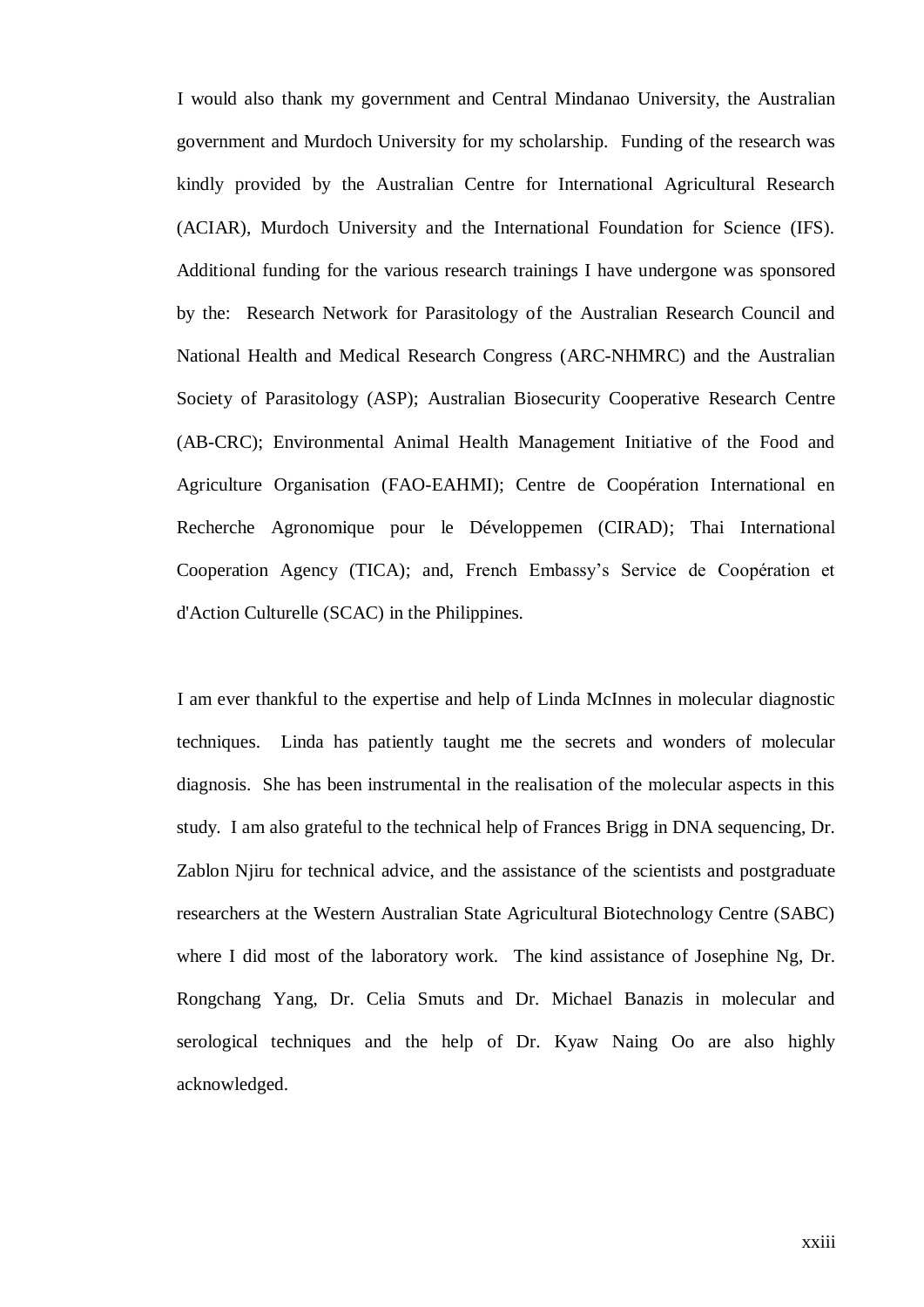The friendship, camaraderie and assistance of my officemates at the Trailer Trash office and co-post graduate students: Jim Caro, Kyaw Naing Oo, Elaine Llarena, Blesilda Verin, Jarunee Siengsanan-Lamont, Gunn Kaewmongkol, Nichole Hammond, Siti Ramanoon, Louise Pallant, Punnaporn Netrabukkana, Chang Cai, Acacio Cardoso Amaral, Kinzang Dukpa, Johanna Kurscheid, Yazid Abdad, Pebi Purwo Suseno, Tze-Hoong Chua, Andrew Li, Abbey Bestall, Polly Cocks, Peter Wain, Songhua Shan, Sothyra Tum, Peter Adams, Jamaliah Senawi, Ivan Houisse, I Wayan Masa Tenaya, Tegan McNab, Nattikarn Peonim, Shuo Yang, Antonino du Karmo, Nguyen Vinh Trung, Made Kardena, Petrus Bulu, Virginia Wang and Sunoh Che; the warm hospitality, encouragement and guidance of Prof. John Edwards, Dr. Peta Edwards, Prof. Stan Fenwick, Prof. Una Ryan, Dr. Trish Fleming, Ken Chiong, Janice Stigwood and all the faculty and staff of the Faculty of Health Sciences of Murdoch University; the fatherly advice of Uncle Jack; and, the help and kindness of Sarah Castledine and family, and my Filipino and international friends in Perth will be cherished forever.

I also lovingly thank my Tatay, Nanay, siblings and in-laws for their love, support, unceasing prayers and their unspoken challenge to give my best in every endeavour that I undertake. Above all, I thank our ever loving God for His countless blessings, unending love, comfort and guidance- to Him I give back my heartfelt praises and gratitude. To all of you and to those whose names I missed to mention, THANK YOU VERY MUCH.

yh is Any 2010

**Alan P. Dargantes** Murdoch University Murdoch, WA, Australia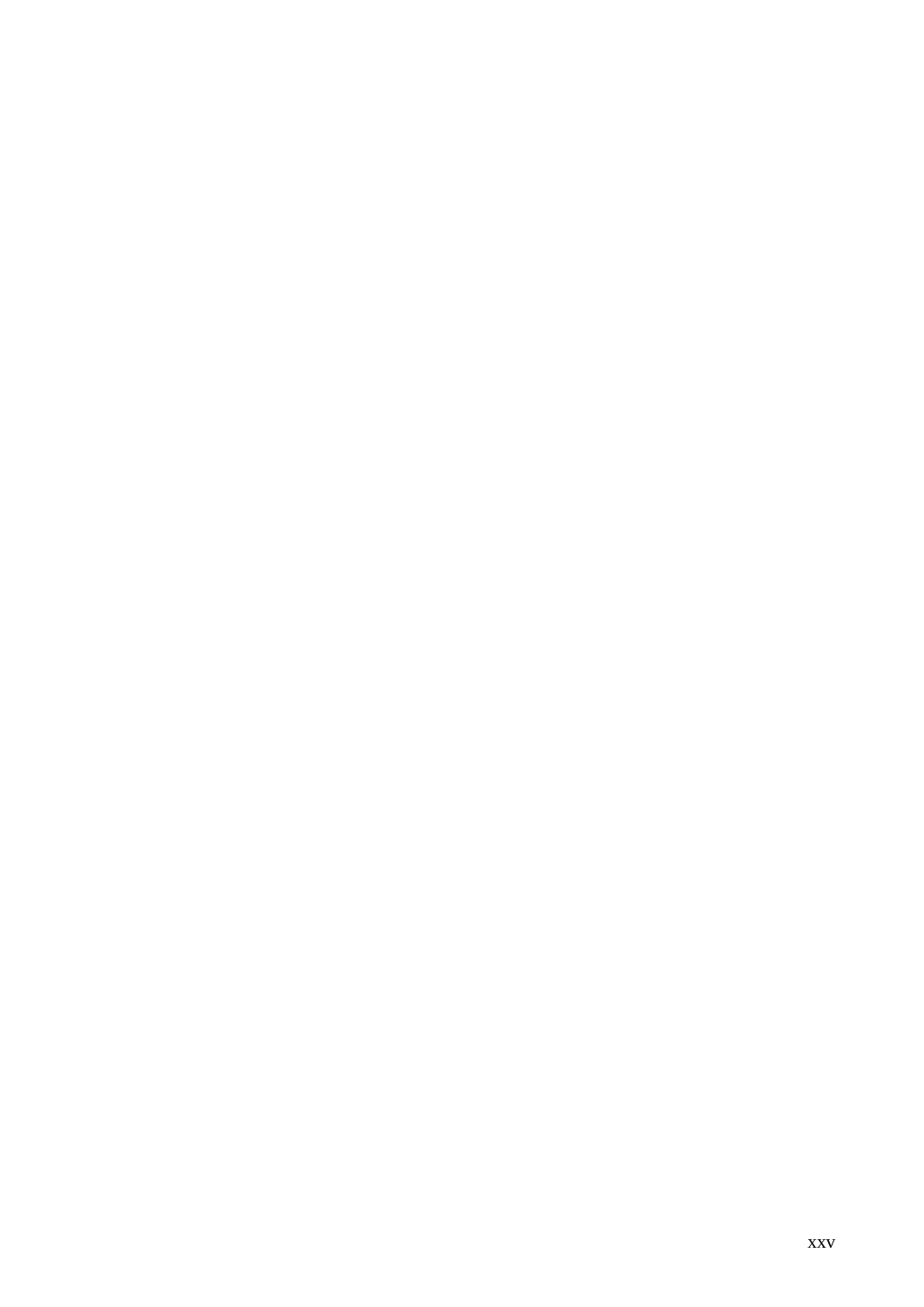#### **Publications and presentations**

#### <span id="page-25-0"></span>**Publications arising from this thesis**

**Dargantes AP**, Mercado RT, Dobson RJ and Reid SA. 2009. Estimating the impact of *Trypanosoma evansi* infection (surra) on buffalo population dynamics in southern Philippines using data from cross-sectional surveys. *International Journal of Parasitology*, 39: 1109-1114.

Dobson RJ, **Dargantes AP**, Mercado RT and Reid SA. 2009. Models for *Trypanosoma evansi* (surra), its control and economic impact on small-hold livestock owners in the Philippines. *International Journal of Parasitology*, 39: 1115-1123.

#### <span id="page-25-1"></span>**Other publications related to surra**

Konnai S, Mekata H, Mingala NM, Abes NS, Gutierrez CA, Herrera JRV, **Dargantes AP**, Witola WH, Cruz LC, Inoue N, Onuma M and Ohashi K. 2009. Development and application of a quantitative real-time PCR for the diagnosis of Surra in water buffaloes. *[Infection, Genetics and Evolution](http://0-www.sciencedirect.com.prospero.murdoch.edu.au/science/journal/15671348)*, **9** [\(4\)](http://0-www.sciencedirect.com.prospero.murdoch.edu.au/science?_ob=PublicationURL&_tockey=%23TOC%236650%232009%23999909995%231114085%23FLA%23&_cdi=6650&_pubType=J&view=c&_auth=y&_acct=C000047999&_version=1&_urlVersion=0&_userid=917906&md5=c31c1a7be00e88ac32eac4ab77bbfeb7): 449-452.

Njiru ZK, Ouma JO, Enyaru JC and **Dargantes AP**. 2010. Loop-mediated isothermal amplification (LAMP) test for detection of *Trypanosoma evansi* strain B. *Experimental Parasitology,* 125: 196–201.

<span id="page-25-2"></span>**Dargantes AP**, Reid SA and Copeman DB. 2005. Experimental *Trypanosoma evansi* infection in the goat. I. Clinical signs and clinical pathology. *Journal of Comparative Pathology*, 133:261-266.

**Dargantes AP**, Campbell RSF, Copeman DB and Reid SA. 2005. Experimental *Trypanosoma evansi* infection in the goat. II. Pathology. *Journal of Comparative Pathology*, 133:267-276.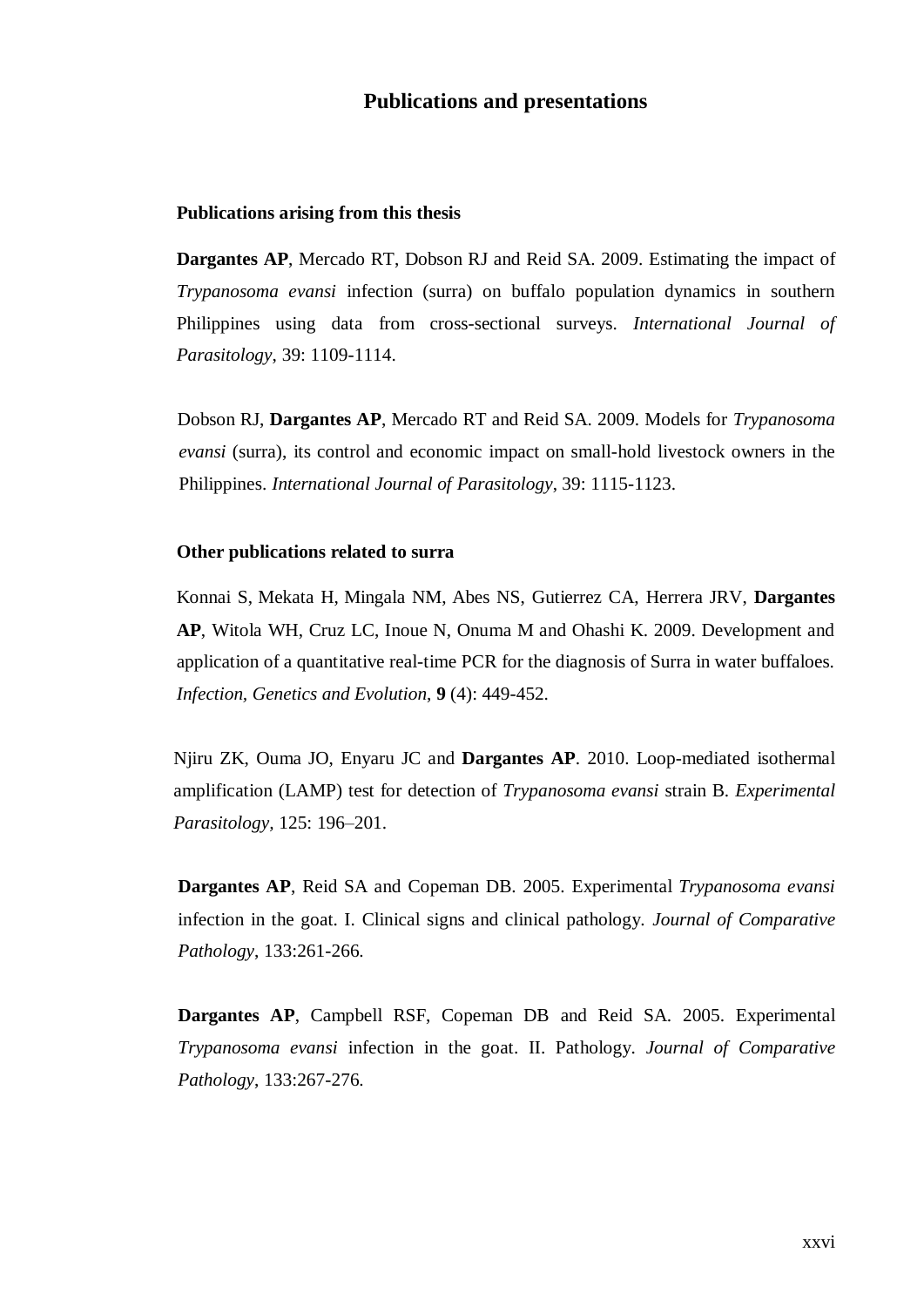#### **Presented papers**

#### **A. Oral papers**

Reid SA, **Dargantes AP**, Mercado RT and Dobson RJ. 2010. The utility of data from cross-sectional serological surveys (or some surprises we found in our cross-sectional data). Annual College Science Week of the Australian College of Veterinary Scientists, 1-3 July 2010, Gold Coast, Australia.

**Dargantes AP**, Dobson RJ, Robertson ID and Reid SA. 2010. The Mindanao experience of surra surveys. FAO Training and Workshop on Influenza Diseases in Asia, 19-22 April 2010, Manila, Philippines.

**Dargantes AP**. 2009. Important animal diseases and zoonoses in the Philippines: updates and research prospects. CIRAD-GREASE Meeting, 14 December 2009, Bangkok, Thailand.

**Dargantes AP**, Dobson RJ, Robertson ID and Reid SA. 2009. Surra in the Philippines: impact on buffalo population, economic losses and benefits of control. Scientific Meeting of the Faculty of Veterinary Medicine, Kasetsart University, 22 October 2009, Bangkok, Thailand.

**Dargantes AP**, Dobson RJ, Mercado RT and Reid SA. 2009. Seroprevalence and the impact of *Trypanosoma evansi* infection (surra) on reproduction and population dynamics of backyard carabaos in southern Philippines. 76th National Scientific Conference and Annual Convention of the Philippine Veterinary Medical Association (PVMA), 18-20 February 2009, Davao City, Philippines.

**Dargantes AP**, Dobson RJ, Mercado RT and Reid SA. 2009. The financial benefits of various control strategies against *Trypanosoma evansi* infection (surra) in backyard livestock in Mindanao, Philippines. 76th National Scientific Conference and Annual Convention of the Philippine Veterinary Medical Association (PVMA), 18-20 February 2009, Davao City, Philippines.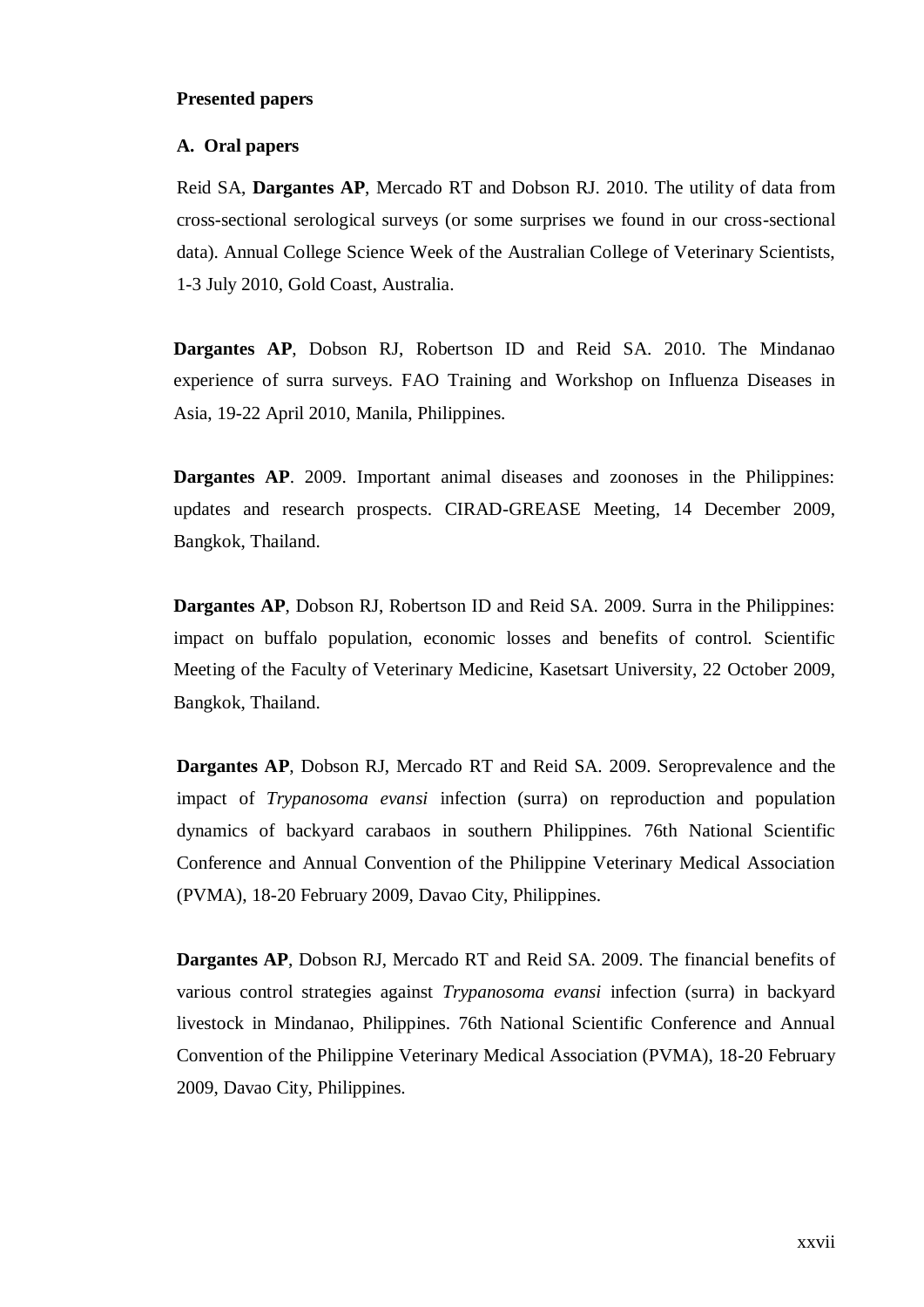Dobson RJ, **Dargantes AP**, Mercado RT and Reid SA. 2008. Modelling outbreaks of *Trypanosoma evansi* (surra) and its impact on host populations. Australian Biosecurity Cooperative Research Centre (AB-CRC) National Workshop, 24-26 June 2008, Bangkok, Thailand.

Taylor T, Boyle D, Colling A, Reid S and **Dargantes AP**. 2008. Development and validation of a Taqman assay for the detection of *Trypanosoma evansi,* the agent of surra. Australian Biosecurity Cooperative Research Centre (AB-CRC) National Workshop, 24-26 June 2008, Bangkok, Thailand.

Dobson RJ, **Dargantes AP**, Reid SA, Hood GM and Mercado RT. 2007. Estimating the impact of *Trypanosoma evansi* (surra) on buffalo populations in the Philippines using data from crosssectional surveys. 21<sup>st</sup> International Conference of the World Association for the Advancement of Veterinary Parasitology (WAAVP), 19-23 August 2007, Ghent, Belgium.

#### **B. Posters**

**Dargantes AP**, Dobson RJ, Robertson ID, Piedrafita D and Reid SA. 2010. Natural infections with surra and fasciolosis in southern Philippines: seroprevalence, risks and impact on buffalo health. International Conference for Parasitology (ICOPA), 15-20 August 2010, Melbourne, Australia.

**Dargantes AP**, McInnes LM, Dobson RJ, Robertson ID and Reid SA. 2009. Reproductive failure and early calf mortality associated with *Trypanosoma evansi* infection (surra) amongst water buffaloes in the Philippines. Poster Day at Murdoch University, 13 November 2009, Murdoch, Western Australia.

**Dargantes AP**, McInnes LM, Dobson RJ, and Reid SA. 2009. Molecular detection of RoTat 1.2 diagnostic antigen amongst *Trypanosoma evansi* isolates infecting livestock in Mindanao, Philippines. 76th National Scientific Conference and Annual Convention of the Philippine Veterinary Medical Association (PVMA), 18-20 February 2009, Davao City, Philippines **(Best Scientific Poster).**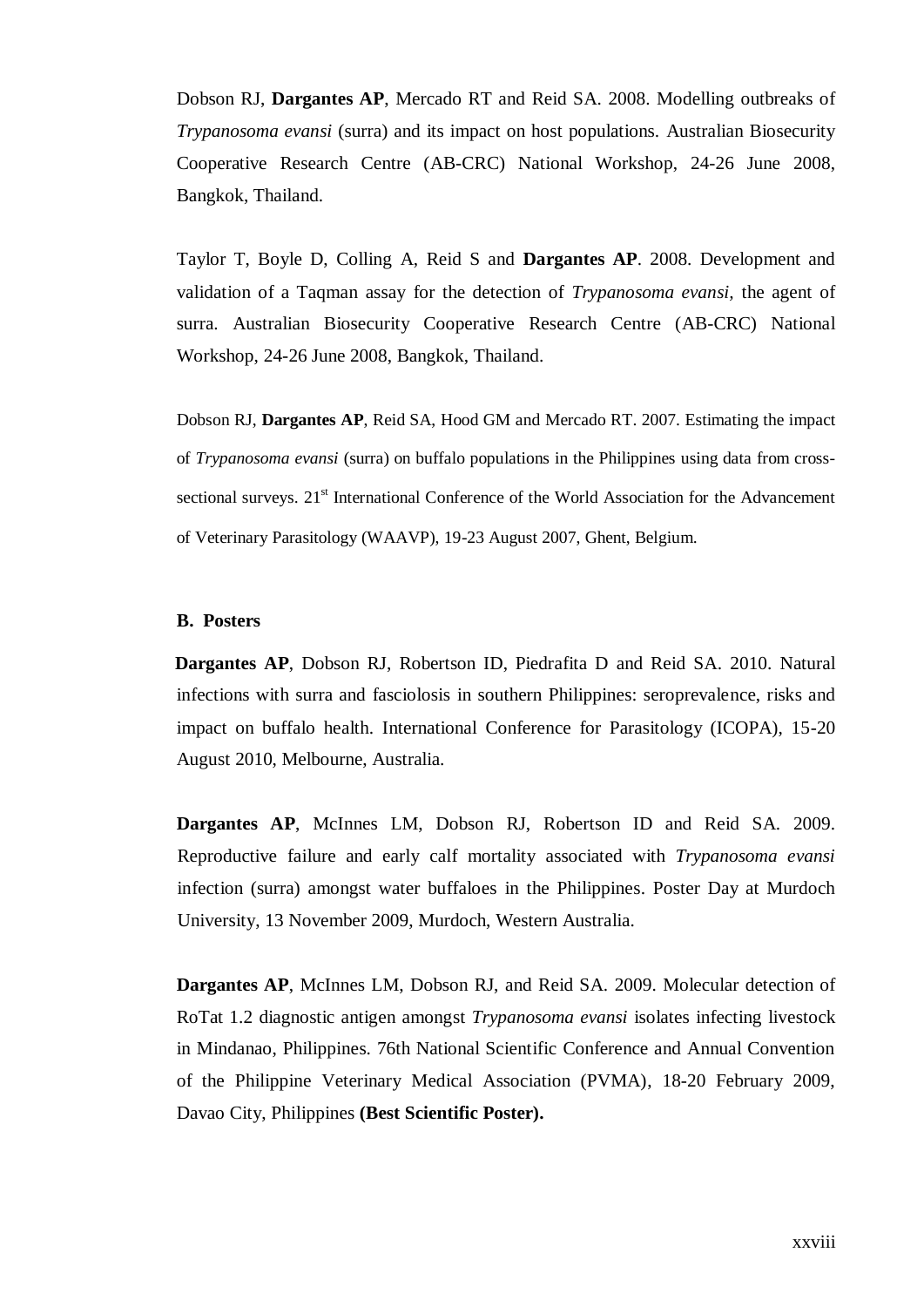## **Symbols and abbreviations**

### <span id="page-28-0"></span>**Symbols**

|                | approximately            |
|----------------|--------------------------|
| $\rm ^{o}C$    | degrees Celsius          |
|                | equals                   |
| $\geq$         | greater than             |
| $\geq$         | greater than or equal to |
| $\lt$          | less than                |
| $\mu$ (prefix) | micro $(x10^{-6})$       |
|                | negative                 |
| $\%$           | percent                  |
| $^{+}$         | positive                 |

### **Abbreviations**

| Ab-ELISA      | antibody-detecting enzyme-linked immunosorbent assay |
|---------------|------------------------------------------------------|
| Ag-ELISA      | antigen-detecting enzyme-linked immunosorbent assay  |
| <b>ABTS</b>   | 2,2'-azino-di-3-ethyl-benzthiazoline-6-sulfonate     |
| <b>AQIS</b>   | <b>Australian Quarantine and Inspection Service</b>  |
| asl           | above sea level                                      |
| bp            | base pair                                            |
| <b>CATT</b>   | card agglutination test for trypanosomosis/T. evansi |
| CI            | confidence interval                                  |
| <b>CMU</b>    | Central Mindanao University                          |
| <b>CMU-DP</b> | Dairy Project of Central Mindanao University         |
| Cyt b         | cytochrome b                                         |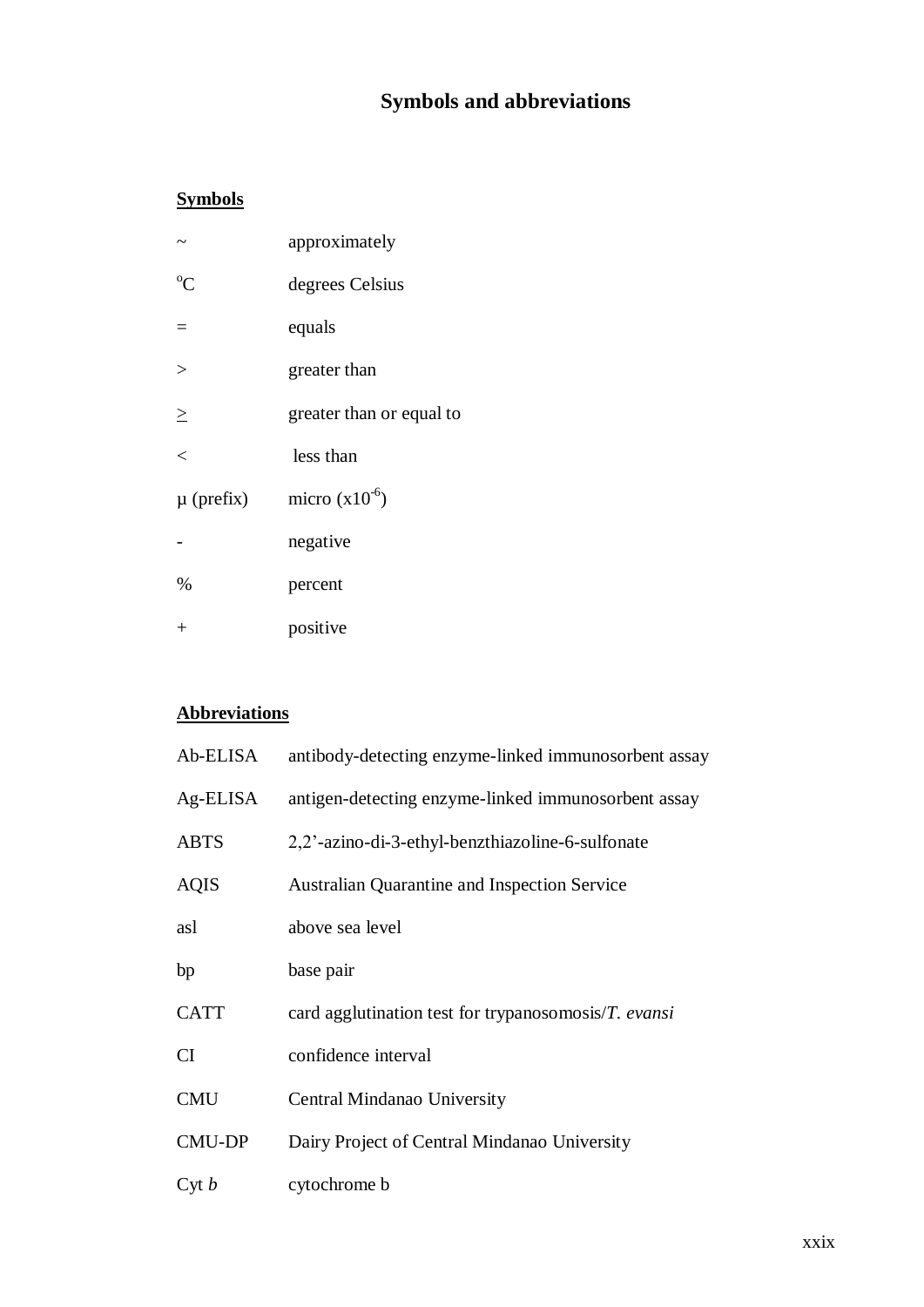| DA               | Department of Agriculture                            |
|------------------|------------------------------------------------------|
| <b>DEAE</b>      | diethylaminoethyl                                    |
| <b>DME</b>       | direct microscopic examination                       |
| <b>DNA</b>       | deoxyribonucleic acid                                |
| <b>EDTA</b>      | ethylenediamine-tetraacetic acid, tri potassium salt |
| et al.           | and others                                           |
| g                | unit of gravitational field                          |
| <b>GPS</b>       | global positioning system                            |
| h                | hour                                                 |
| HRP-PG           | horseradish peroxidise conjugated protein G          |
| <b>LAMP</b>      | loop-mediated isothermal amplification               |
| m                | metre                                                |
| M                | molar concentration                                  |
| <b>MHCT</b>      | micro-haematocrit centrifugation technique           |
| min              | minute                                               |
| <b>MIT</b>       | mouse inoculation test                               |
| mL               | millilitre                                           |
| mm               | millimetre                                           |
| <b>MUSCA</b>     | Mindanao Unified Surra Control Approach              |
| <b>NaCl</b>      | sodium chloride                                      |
| nL               | nanolitre                                            |
| nm               | nanometre                                            |
| <b>OD</b>        | optical density                                      |
| <b>OR</b>        | odds ratio                                           |
| $\boldsymbol{p}$ | probability of an event due to chance alone          |
| <b>PBS</b>       | phosphate-buffered-saline                            |